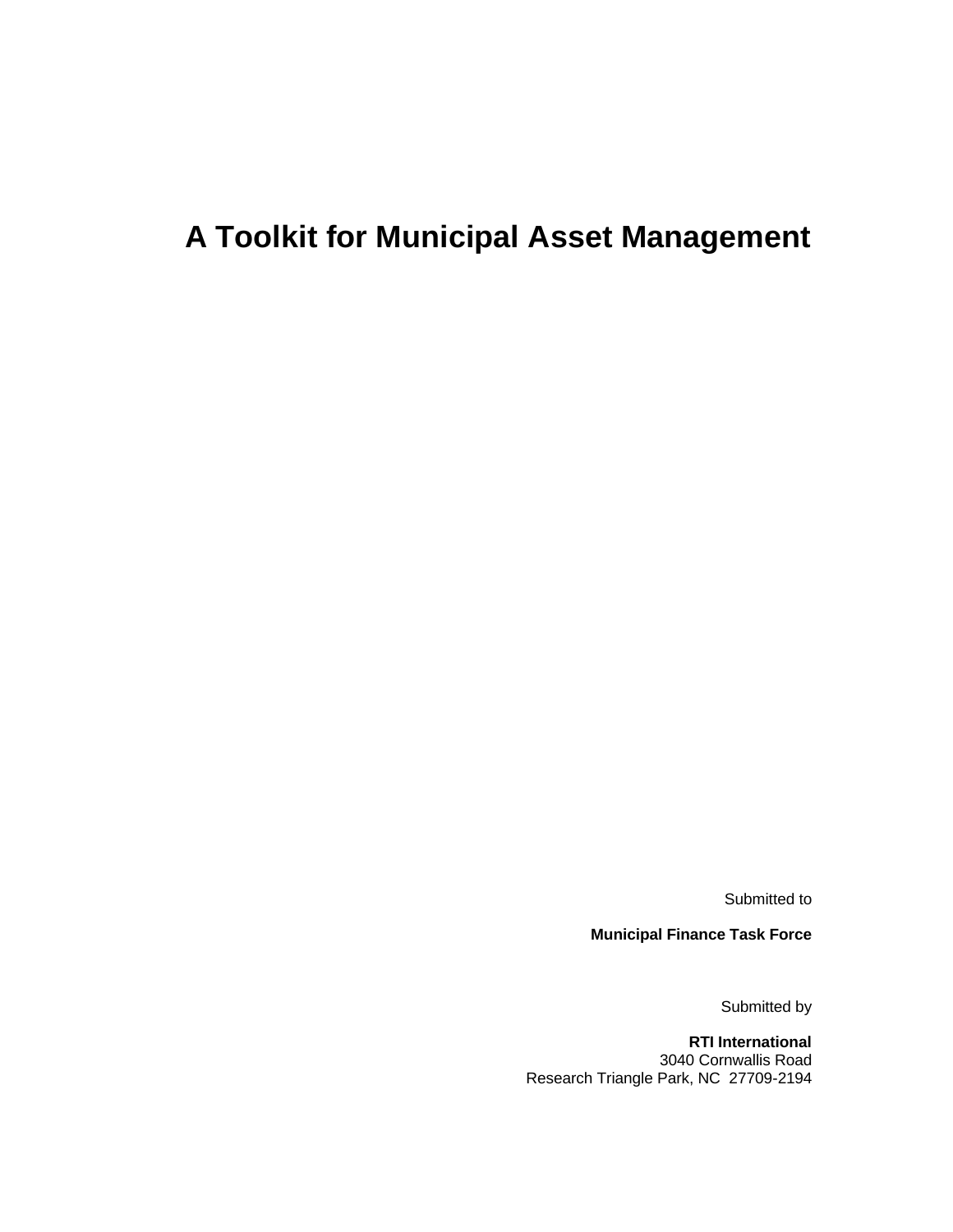# **Table of Contents**

# **Section**

# Page

| 1. THE IMPORTANCE OF ASSET MANAGEMENT FOR MUNICIPAL FINANCE AND               |  |
|-------------------------------------------------------------------------------|--|
| 2. POLITICAL, LEGAL AND REGULATORY ASPECTS OF PUBLIC ASSET MANAGEMENT .4      |  |
|                                                                               |  |
|                                                                               |  |
|                                                                               |  |
|                                                                               |  |
|                                                                               |  |
| 5. ADMINISTRATIVE AND ORGANIZATIONAL CONSIDERATIONS FOR PROPERTY              |  |
|                                                                               |  |
|                                                                               |  |
| 6.3 INCREASING TRANSPARENCY AND EFFICIENCY THROUGH NEW INFORMATION SYSTEMS 28 |  |
|                                                                               |  |
|                                                                               |  |
|                                                                               |  |
|                                                                               |  |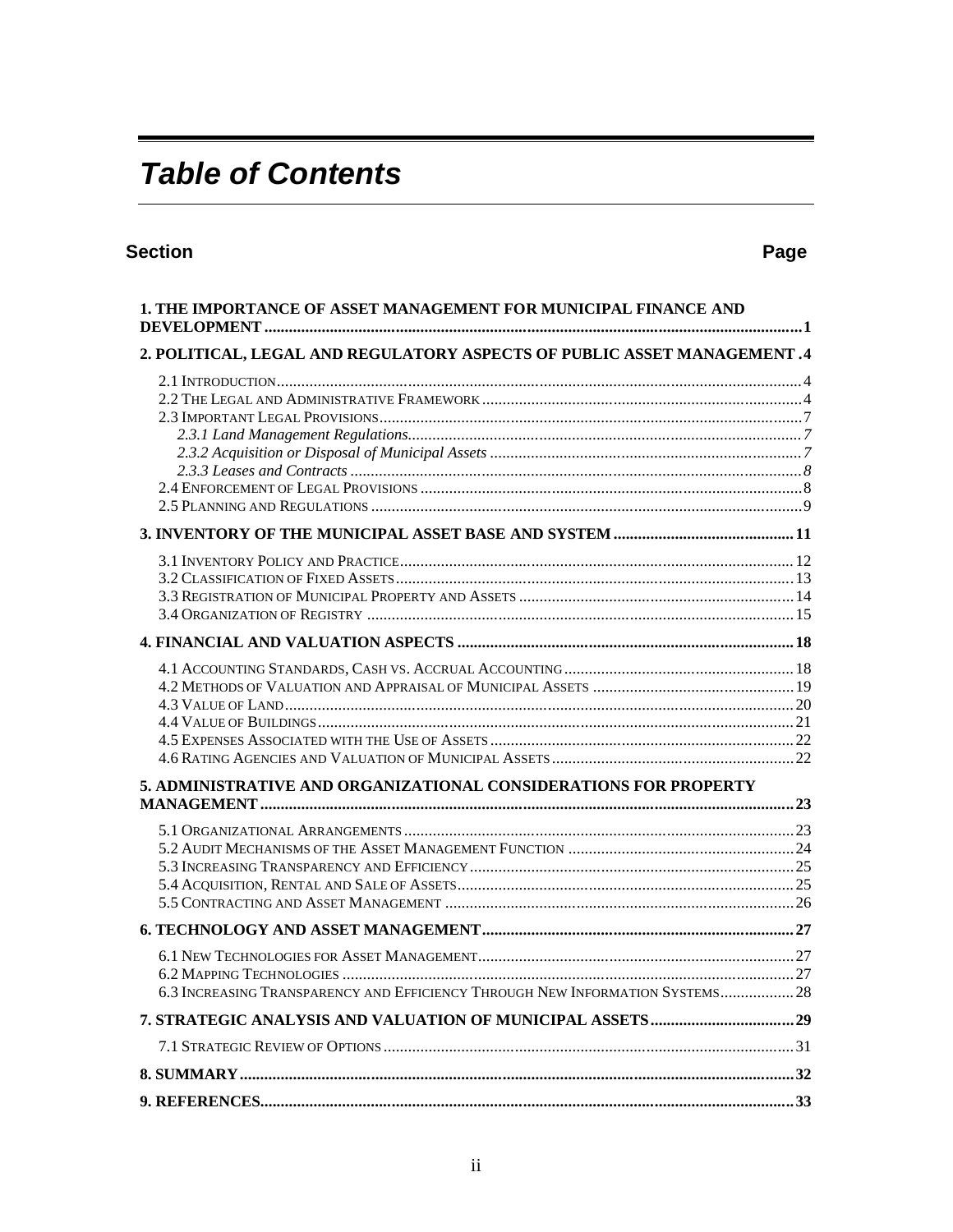# **A TOOLKIT for MUNICIPAL ASSET MANAGEMENT<sup>1</sup>**

# **1. The Importance of Asset Management for Municipal Finance and Development**

For strategic, operational and financial reasons, asset management is becoming an increasingly important area of decision making for municipal governments. New demands for better service provision, trends towards decentralized systems of public sector management in emerging economies, potential synergies and changing roles in the public and private sectors in many countries are creating the need for better management and accountability of municipal resources. Open and effective management and reporting of public property resources is an important aspect of public trust. In many countries, however, there has been significant concern about actual and potential misuse, abuse or corruption especially related to misappropriation and disposal of public property (for private gain).

There is a new and heightened interest in the strategic role that asset management can have for municipal governments and their residents. As the processes of decentralization, urbanization and economic development in the cities continue in developing economies, there is growing need to provide better living and working conditions for rapidly growing urban populations through better service provision and improved access to amenities. A review of successful cases of municipal management indicates that effective use of the asset base is an important factor contributing to increases in municipal revenues and successful performance. For example, estimates show that in many cases, the value of fixed assets of a municipality can amount to more than 4 times its yearly expenditures (400%). In these cases, if property can be rented out, a conservative estimate is that the municipality could earn additional yearly revenues equivalent to 10% of the budget expenditures (assuming conservatively that about 50% of the fixed assets are rented out at 5% of the value of the asset per year). With a balanced budget, this means that additional revenues to local government could potentially increase by 10%. Hence, there is strong incentive for local governments to develop their fixed asset base as a productive resource to help in the attainment of public goals.

#### The Concept of Municipal Asset Management

Municipal assets are property owned, controlled or used by the local governments. They can be managed directly or indirectly for the benefit of their constituents in the attainment of local service delivery goals. Municipal asset management is the process of inventory, valuation, use, strategic portfolio reviews, reporting and auditing of municipal assets and, in some cases, state properties as part of the decision making process of local governments.

 $\overline{a}$ <sup>1</sup> Prepared by Dr. Fernando Fernholz and Dr. Rosemary Morales Fernholz. Duke University. March 2007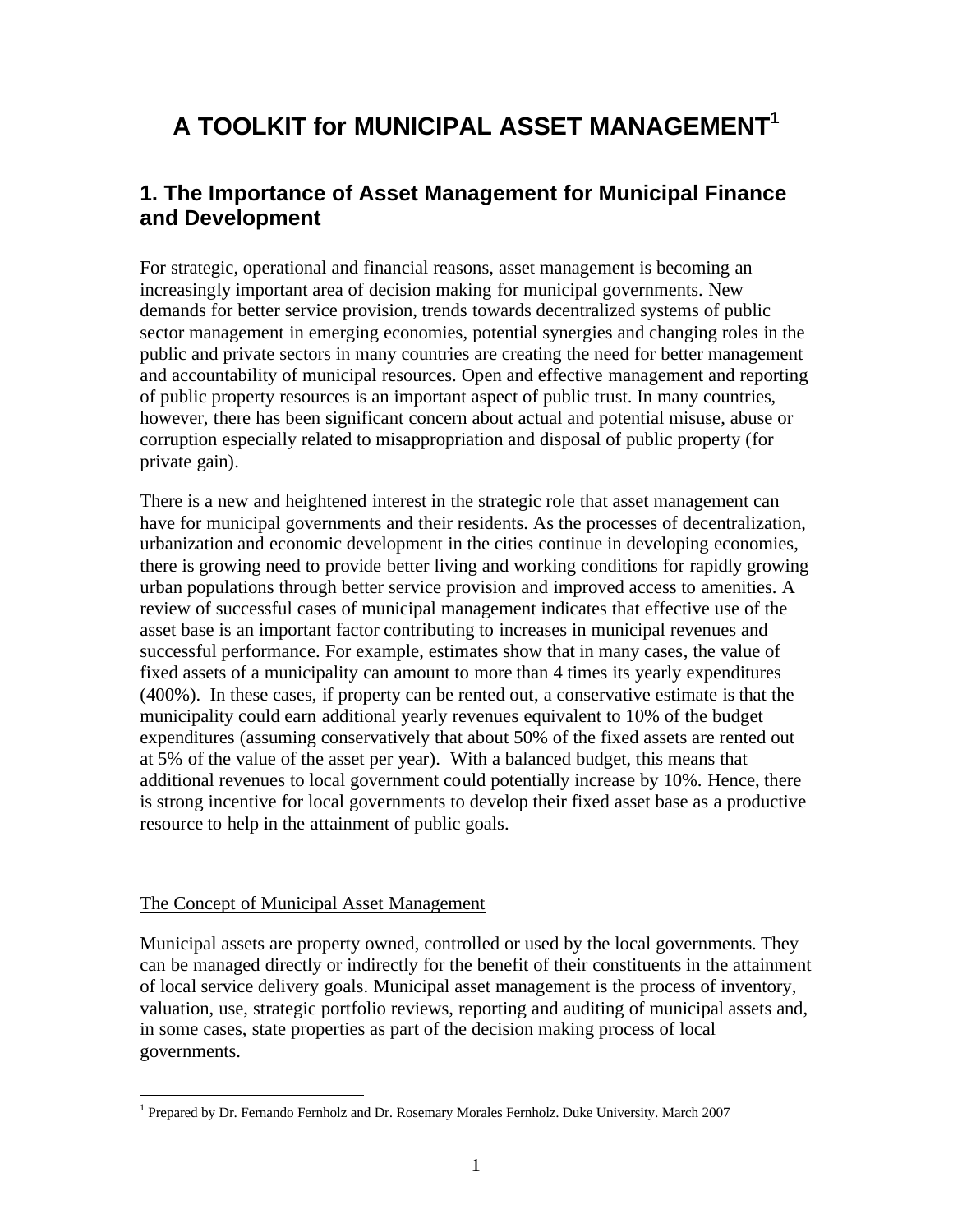The main benefits of an effective asset management system are to help local governments:

- a) Provide local residents with improved services based on municipal asset use (such as infrastructure, water systems, parking, etc.)
- b) Increase revenues
- c) Improve the overall credit rating for the Municipal Government
- d) Attract more domestic and foreign investors
- e) Improve land valuation (for example, through relocation of public properties, sale and leases, and improvements in infrastructure such as better roads) that make land assets attractive for productive and real estate purposes.
- f) Enhance the environment and improve quality of life (for example through public parks and greenways)

An effective asset management system can provide useful information to managers of the city government as well as other stakeholders, about the actual and potential net worth and asset base of a city.

#### Guide to the Use of the Toolkit:

This toolkit is a practical guide consisting of useful approaches to effective municipal asset management. It will focus on major municipal assets: fixed assets consisting of buildings and land properties owned or in the custody of the municipal governments. It is prepared for municipal administrators, elected and appointed officials in local government such as the mayor and her/his staff, council members, private sector officials, as well as leaders in professional associations, civil society and other organizations or citizenry involved in relevant activities at national, state or local levels.

The toolkit is made up of a set of brief discussions in municipal asset management, presents checklists, and answers the question of 'how to'. Research on municipal asset management practices and experiences show that almost all municipal governments need to make improvements, although the starting points, policy implementation experiences, and priorities can be very different. Cities vary depending on their legal traditions, institutional and political development, the degree of decentralization of public functions, and level of technological adoption, access and use. The sections of the paper can be used in any sequence.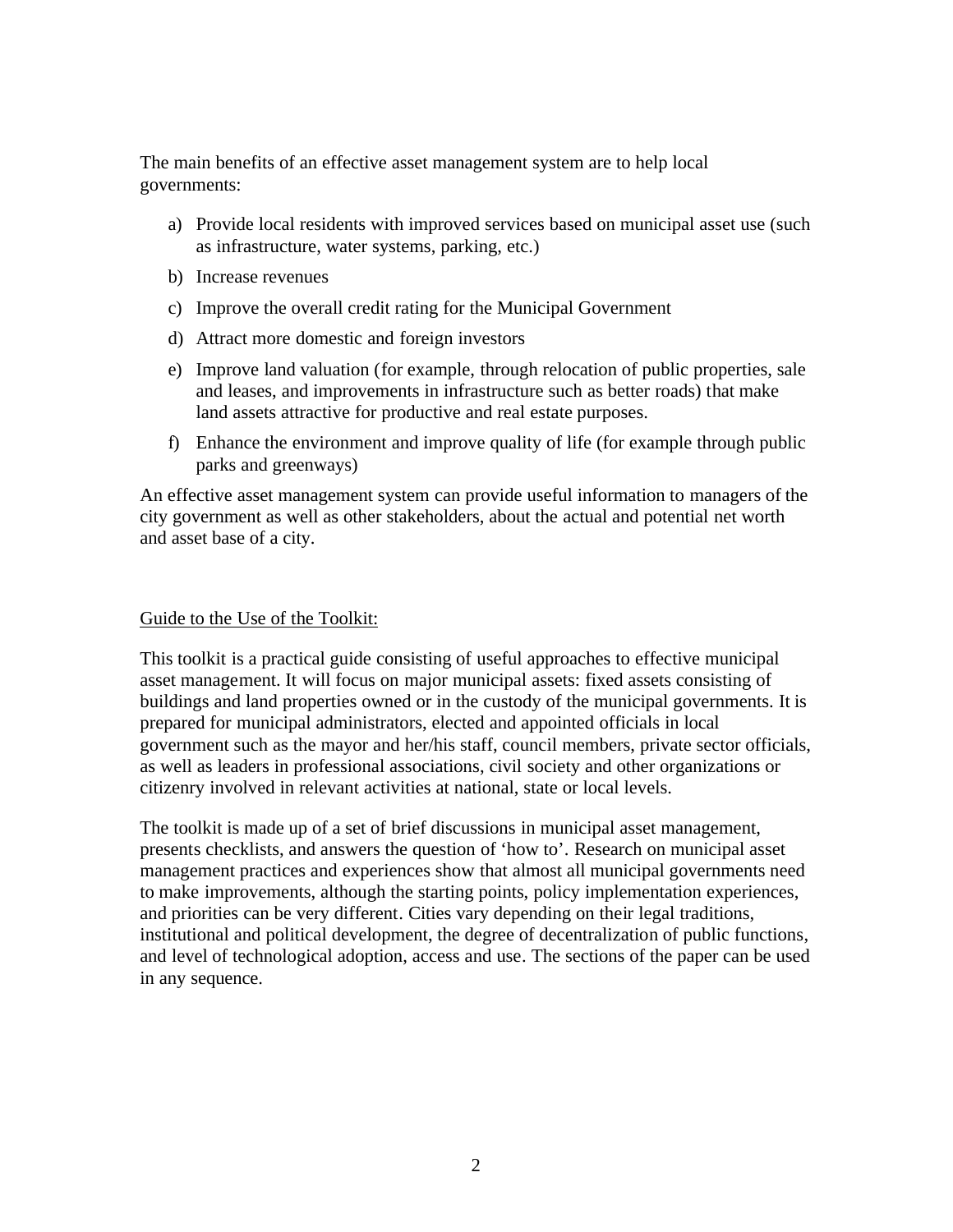The components of the toolkit are presented in the following diagram.



#### **Enabling Environment for Municipal Fixed Assets Management:**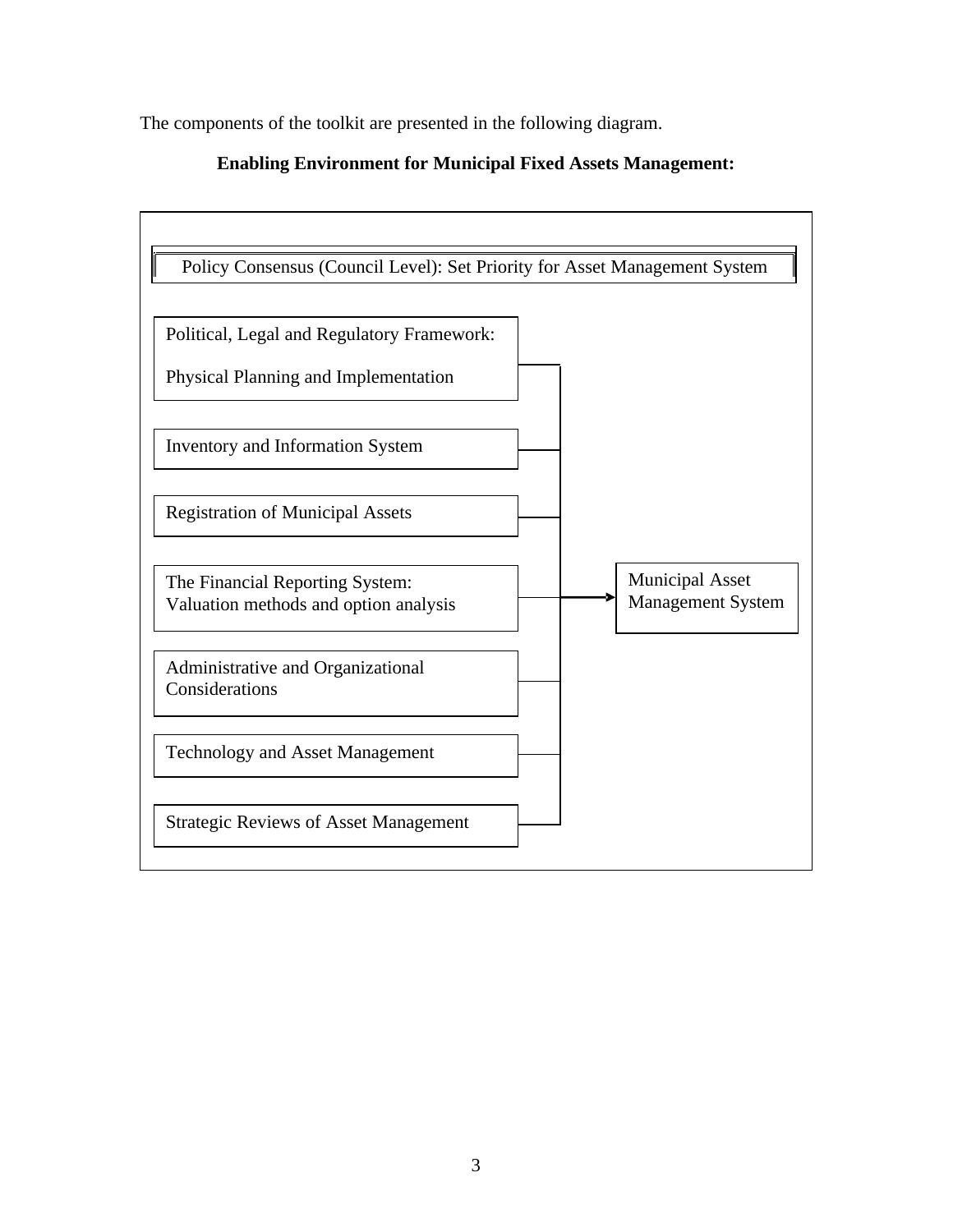# **2. Political, Legal and Regulatory Aspects of Public Asset Management**

#### *2.1 Introduction*

National and local governments need a common framework that clearly establishes the authority of local government over municipal assets. In some countries, this framework of laws, regulations, and management of local properties has existed over a long period of time. In other cases, processes of reform and transition have accelerated decentralization and strengthened the authority of the municipal governments. Although laws may have been promulgated, there can be, in many instances, areas of contradiction and lack of clarity that potentially discourage local governments in their asset decision making initiatives.

Like any other system of government, the asset management functions have to be understood in the context of the social and political environment. The laws and regulations will, to some extent, reflect these realities. Municipal leaders, who, with their constituents have developed a common vision and social agreement, often have their endorsement and support to strengthen or reform the asset management system that will optimize resource use in the attainment of public objectives. The specific legal and contextual aspects of policy and decision making processes are the focus of this section.

|                                                                             | <b>CHECKLIST A</b>                                                                                  |  |
|-----------------------------------------------------------------------------|-----------------------------------------------------------------------------------------------------|--|
| In relation to the legal and administrative framework for asset management: |                                                                                                     |  |
|                                                                             | Is the existing framework clear in giving authority to municipal governments over municipal assets? |  |
|                                                                             | What specific legal provisions allow Municipal Governments to:                                      |  |
|                                                                             | o Issue land management and zoning regulations                                                      |  |
|                                                                             | o Register ownership                                                                                |  |
|                                                                             | o Acquisition and disposal                                                                          |  |
|                                                                             | o Determine valuation and negotiate price for buying and selling                                    |  |
|                                                                             | o Use the asset                                                                                     |  |
|                                                                             | o Lease, contract                                                                                   |  |
|                                                                             | Other conditions and regulations (environment, national priorities)                                 |  |
|                                                                             | Does the municipal government have the power and resources to enforce planning regulations?         |  |
|                                                                             | Does the legislation establish clearly the methods of valuation and payment for eminent domain      |  |
|                                                                             | expropriation of properties?                                                                        |  |

## *2.2 The Legal and Administrative Framework*

The framework consists of the applicable laws and regulations that affect the ownership and management of public assets. Countries and regions of the world have different legal and administrative traditions, some based on Roman Law, French Law, British Common Law or other legal traditions. The legal systems can define property ownership including rights and responsibilities, sale and registration differently. The laws and norms guide the management, use, acquisition and disposition of public property. They are important in determining who might be the ultimate beneficiary of the services and financial returns that municipal assets can provide. The laws and regulations normally establish the right and obligations to register properties, methods of valuation for transaction purposes (buying, selling, leasing, and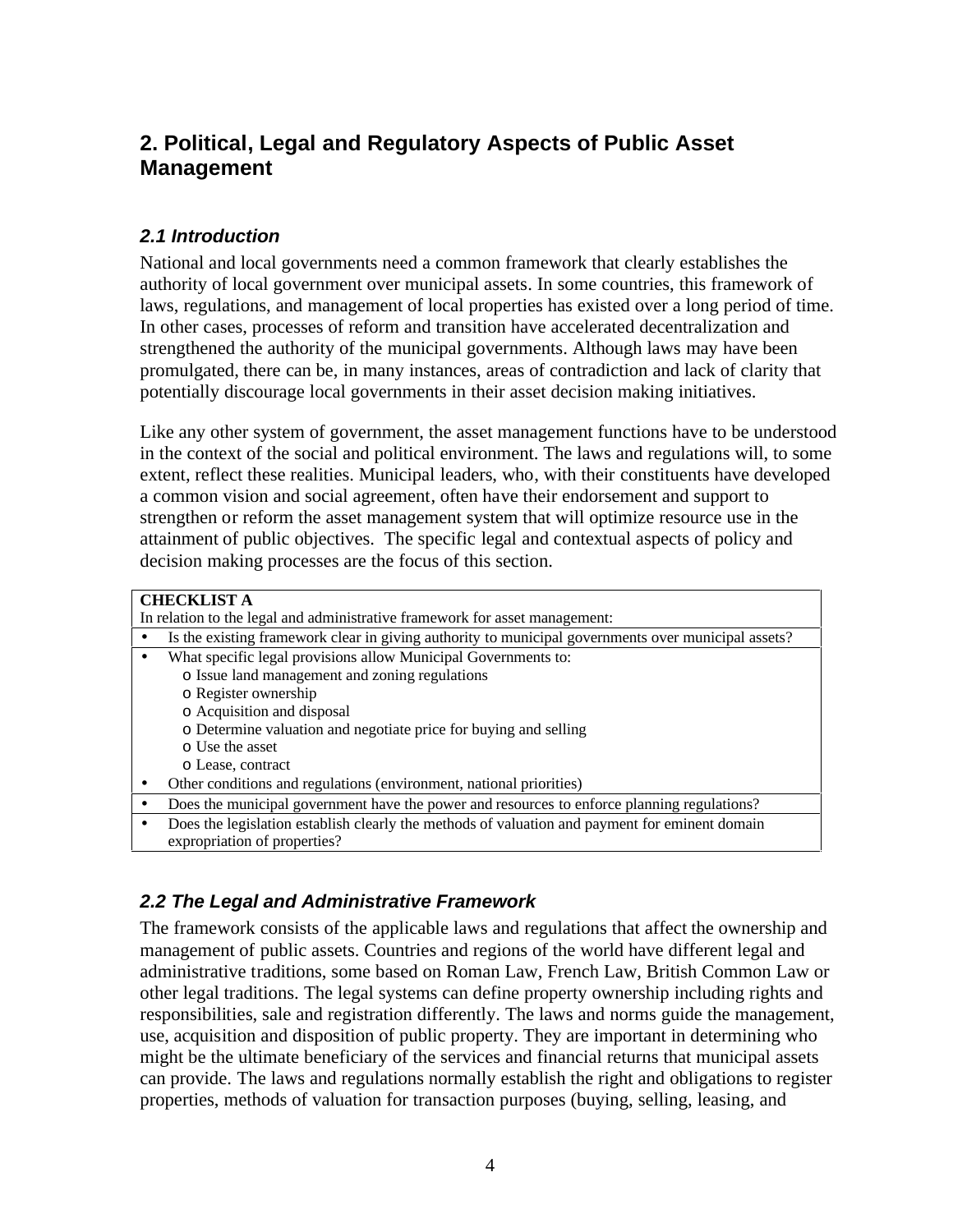concessions) as well as the processes that apply for eminent domain cases. The laws also establish the instances and authorities for appeal and arbitration.

The legal framework starts from the basic law  $-$  in many cases, this is the constitution of a country, and can include:

- National asset ownership and management laws
- State laws governing asset management
- Laws covering decentralization and citizen's participation
- Relevant municipal laws and regulations
- Laws on environmental protection including national and local parks
- Laws on national assets such as government lands and buildings in municipal jurisdictions.

An example in Ontario Canada shows some relevant municipal laws and regulations:

- *Municipal Act to finance operations through asset securitization*
- *Investment and financing opportunities under the Municipal Act's new regulations*
- *How to implement the new municipal licensing and procurement provisions*
- *Requirements of the new Brownfields Act,*
- *Sustainable Water and Sewage Systems Act,*
- *Building Code reforms*

The list of legal instruments can be extended significantly to include laws and regulations relevant to asset management. Although reforms may introduce or change laws, it is often long term development and refinement of laws and their application that provides an enabling environment for asset management that endures. Practice and application of the laws, the experience of using assets for additional revenue generation, and the experience of service provision and better public management of assets are the processes through which trust relationships are developed, institutions are respected, and goals of development are achieved. The processes that consider incentives and trust building among stakeholders, normally take years to evolve and improve; unfortunately, they can be disrupted by various types of conflicts or political and policy changes.

Countries vary in level of centralization or decentralization and this has to be acknowledged in building municipal asset management frameworks. The framework chosen has to have a compatibility with systems used at various levels of government. In countries such as Canada, for example, a central office coordinates the management of all "Crown Land" at federal as well as state level. There is autonomy in decision making, but compatible systems of registration and management among the provinces ensure a clear delimitation of authority in relation to fixed assets and especially land. The degree of institutional performance of national systems of public property varies significantly. The lessons and initiatives of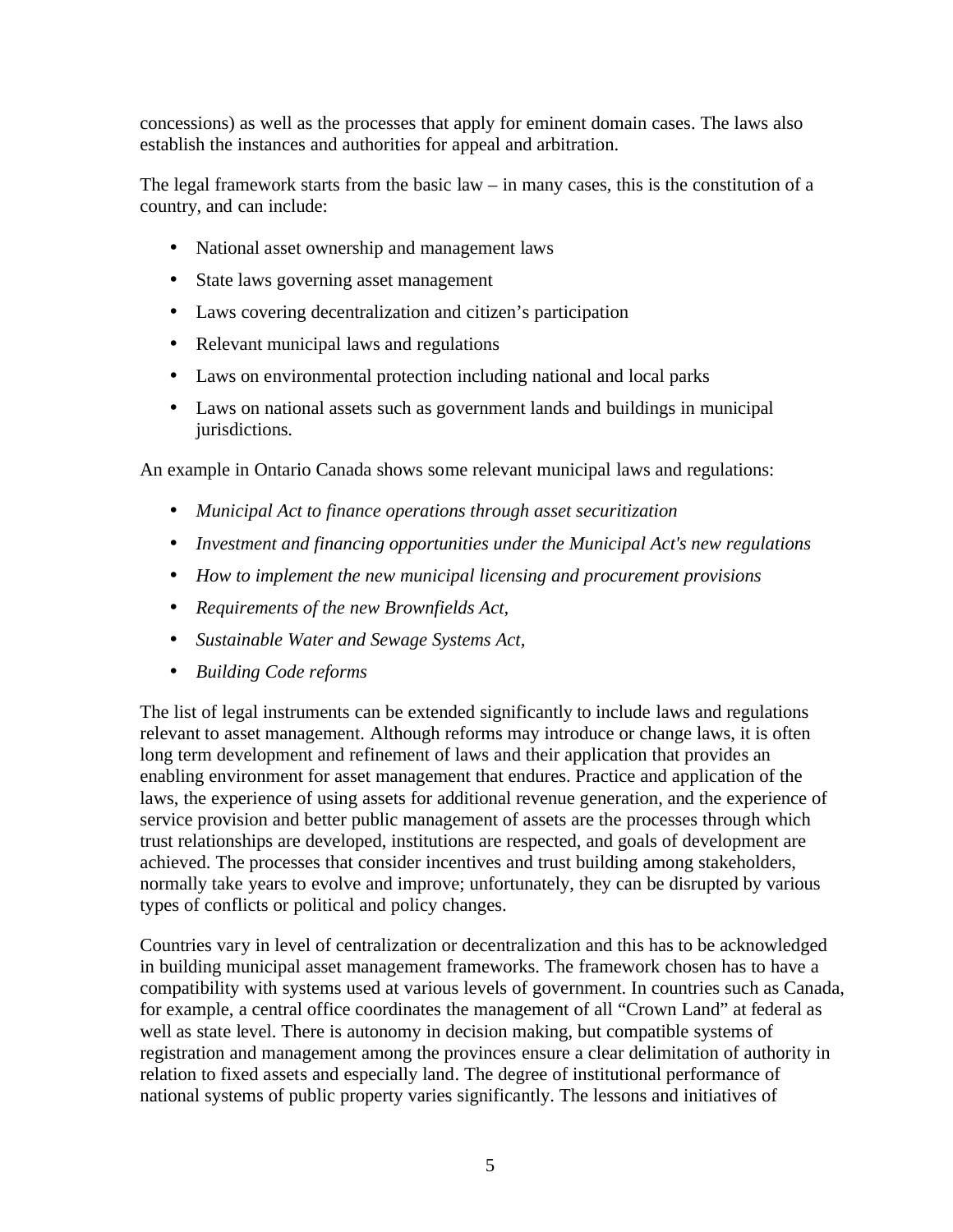successful municipalities can provide models for other municipalities or central governments to improve the delivery of public services, in relation to the registration, ownership, taxation and other legal aspects of public property.

#### Test the system

It should always be kept in mind that legal and administrative capacity has to be tailored well to the size, composition and economic complexity of a particular municipal government. The test should ask a critical question: how can the administration of laws and regulations support the development of municipal services and the complementary activities of the social and private sectors, in an environment of justice, transparency and predictability?

There are different steps that the municipal authorities can take to test whether their legal and administrative framework is adequate and whether they have the necessary authority and capacity to use and manage the municipal assets:

- Is there a coherent, national and local legal and administrative framework that enables municipal asset management?
- Are there required specialized skills on hand or on call?
	- 1. Within a country, the local governments and the national government need to have a common framework to incorporate clear mandates for the management, acquisition and disposal of public assets. In some cases, this has resulted from processes of reform, such as the case in transition countries or countries that have accelerated the decentralization of public service provision throughout the world. In Europe, there are special entities such as the Council of European Municipalities and Regions that seek to develop common governance frameworks for local governments<sup>2</sup>.
	- 2. The next step is to test internally as well as externally, if there is a workable municipal asset management system. Legal and administrative expertise should be tapped by municipal authorities if necessary, to provide advice on the authority level of local officials.
	- 3. The third step is to assess whether local government has the capacity in asset management to optimize use, to respond to the needs of the community and the municipal government. Rapid appraisal through relevant professional groups' surveys and peer review could provide some answers. If the results are negative, a strategic plan of the required capacity building is needed.
	- 4. The municipal government has to evaluate periodically its internal organization's legal and administrative skills to handle legal aspects of asset management and to be able to issue bidding documentation; award, negotiate, and enter into contracts with

 $\overline{a}$  $2^2$  CEMR works to promote a united Europe that is based on local and regional self government and democracy. To achieve this goal it endeavors to shape the future of Europe by enhancing the local and regional contribution, to influence European law and policy, to exchange experience at local and regional level and to cooperate with partners in other parts of the world.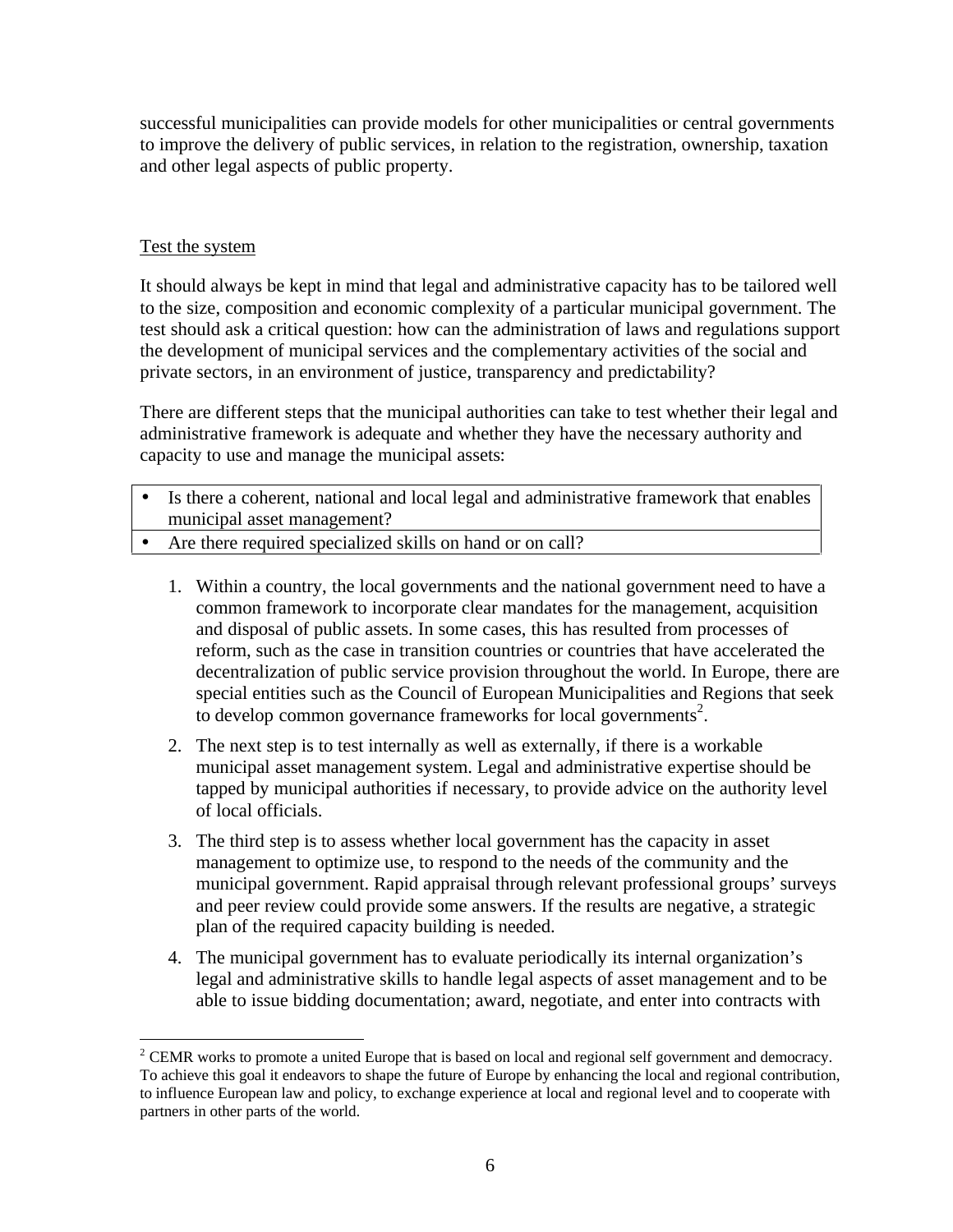private sector investors, developers of real estate properties, construction companies, other municipal and state level organizations and different units in government.

#### *2.3 Important Legal Provisions*

#### **2.3.1 Land Management Regulations**

Laws and regulations often have special provisions for land use and construction. These would include zoning (residential, commercial, and recreational) and limitations on density, height of buildings, and the allowable removal of soil cover and impact on the landscape and adjacent properties of any construction activity.

Other regulations can have special provisions affecting properties as they relate to the physical environment and the health of residents in the respective district and beyond. For example, there might be special restrictions for waste disposal and generation of water and air pollution, burning of trees or shrubs, tree falling, and diversion of water streams.

Special state designated areas are also subject to special legislation. Considered under special legislation, due to geographical location, defense related reasons and other strategic concerns; state property can be administered and protected under municipal regulation.

#### **2.3.2 Acquisition or Disposal of Municipal Assets**

The constitutions delegate rights and obligations through the federal, state and local government provisions, for municipalities to exercise the ownership and management, buying, use and alienation of public property. The legal and administrative public sector management system normally establishes the conditions, processes, valuation and compensation to acquire and dispose property for the regular conduct of asset management operations to achieve service delivery objectives. The US Constitution provides an example as discussed in this excerpt from a report:

*The Fifth Amendment's Takings Clause reads: "nor shall private property be taken for public use without just compensation." As presently interpreted by the Court, that clause enables owners to receive compensation when their entire estate is taken by a government agency and title transfers to the government; when their property is physically invaded by government order, either permanently or temporarily;(2) when regulation for other than health or safety reasons takes all or nearly all of the value of the property;(3) and when government attaches unreasonable or disproportionate permit conditions on use.(4).* Pilon 1995.

The financial and fiduciary regulations also normally establish the rules and processes to be followed to sell, rent and lease public municipal properties. These processes and transactions are at the core of auditing processes as the amounts involved can be substantial in relation to revenue streams or to the salaries of the civil servants and others involved.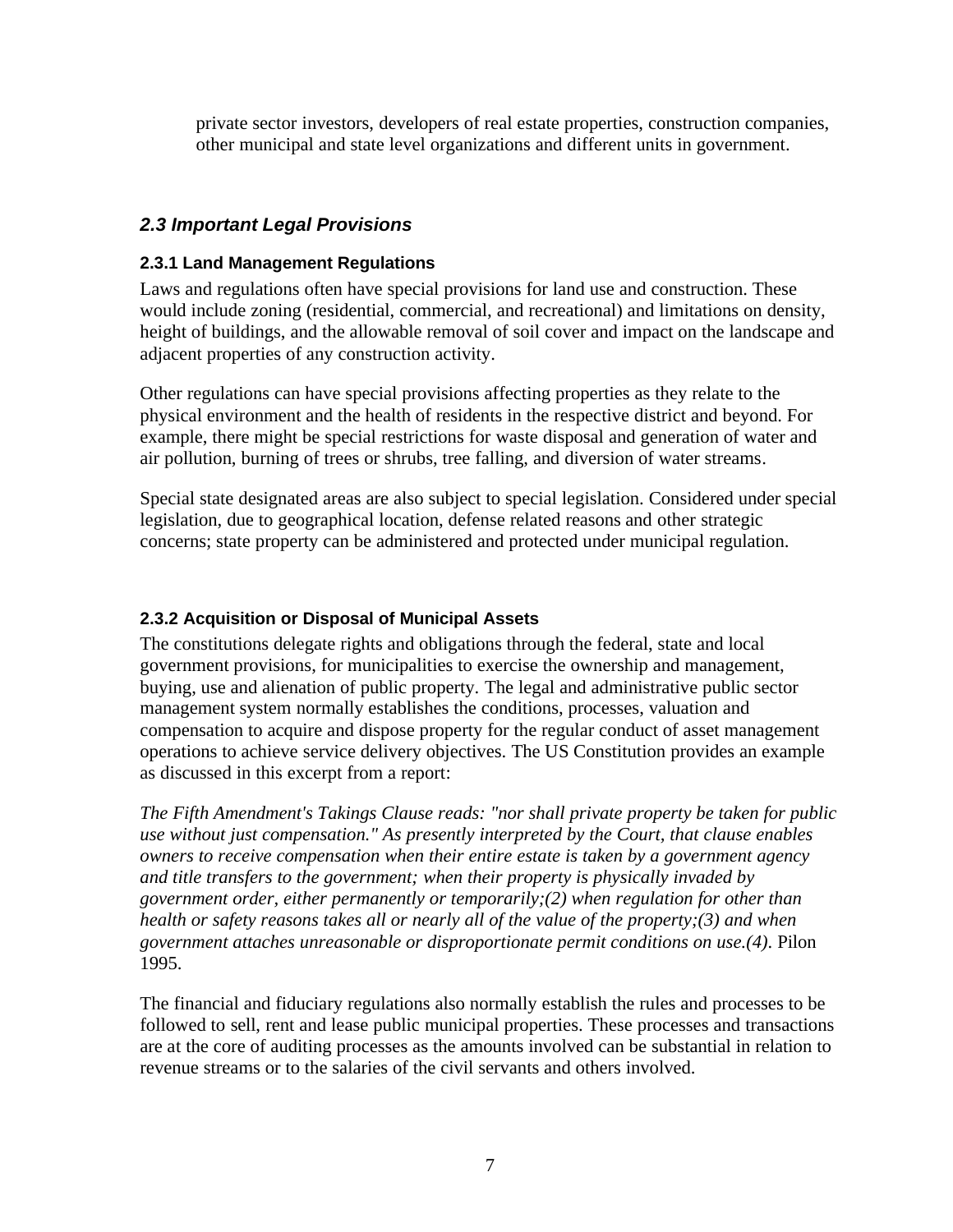#### **2.3.3 Leases and Contracts**

Legal and regulatory provisions are very important in an efficient system of property administration, and can make investment attractive to investors. The practice and application of delegated mandates (e.g. granting of leases) can in some cases be used successfully to leverage land assets to finance infrastructure. The example of China is illustrative: the city of Shanghai used the mandate of the central government to allocate leases of land for different uses and for different lengths of time to finance road construction. Undeveloped land near the urban center was used as collateral to finance the initial costs of road construction. As the road progressed, the value of land adjacent to the road increased, allowing the municipality to sell land use rights at a higher price. The appreciation of land due to improved road access was induced by the project plan. Similar funding mechanisms allowed many cities to increase their infrastructure and water provision investments significantly since 1990 in many municipalities in China. (See Peterson, 2006).

Changes in land use and lack of appropriate compensation may negatively affect existing users, such as farmers, and some caution must be taken in planning and administration of leases on behalf of public entities. The processes of allocation of land to farmers and change of use by local governments is creating tensions and reportedly some social unrest in rural areas of China, for example, as farmers feel they are not compensated fairly nor protected adequately. There is also in year 2007 the discussion on the status of constitutional provisions in China, as they refer to the difficult issue of the definition and acceptance of private property.

What is important from the point of view of efficiency of public services to benefit the population, is that a system is agreed upon that attracts and allows the citizens of the city, development and commercial banks, and private investors to invest, fund, loan and approve projects on the basis of credible practices that permit the recovery of invested funds, in a stable legal, judicial and regulatory environment. The lease method of property use is an excellent argument to overcome the resistance against outright sale of public properties. Unlike freehold which allows the use of land for unlimited duration, leasehold is normally granted for a fixed period of time (from 10 to 99 years, for example). Thirty five to seventy year lease periods often are of sufficient duration to attract investment in leased properties versus fully owned properties, if there is a perceived credible environment for investors to exercise property rights. Some experts in this subject argue that more important than type of tenure, it is government attitudes and record toward the private and business sectors that could be the cause of market insecurity.

#### *2.4 Enforcement of Legal Provisions*

An important aspect of land and property management is the enforcement of legal provisions and regulations. For example the provisions could include:

- o Obligations to maintain vacant lots free of animals
- o Demarcation, fencing, minimum lighting
- o Payment of taxes depending on use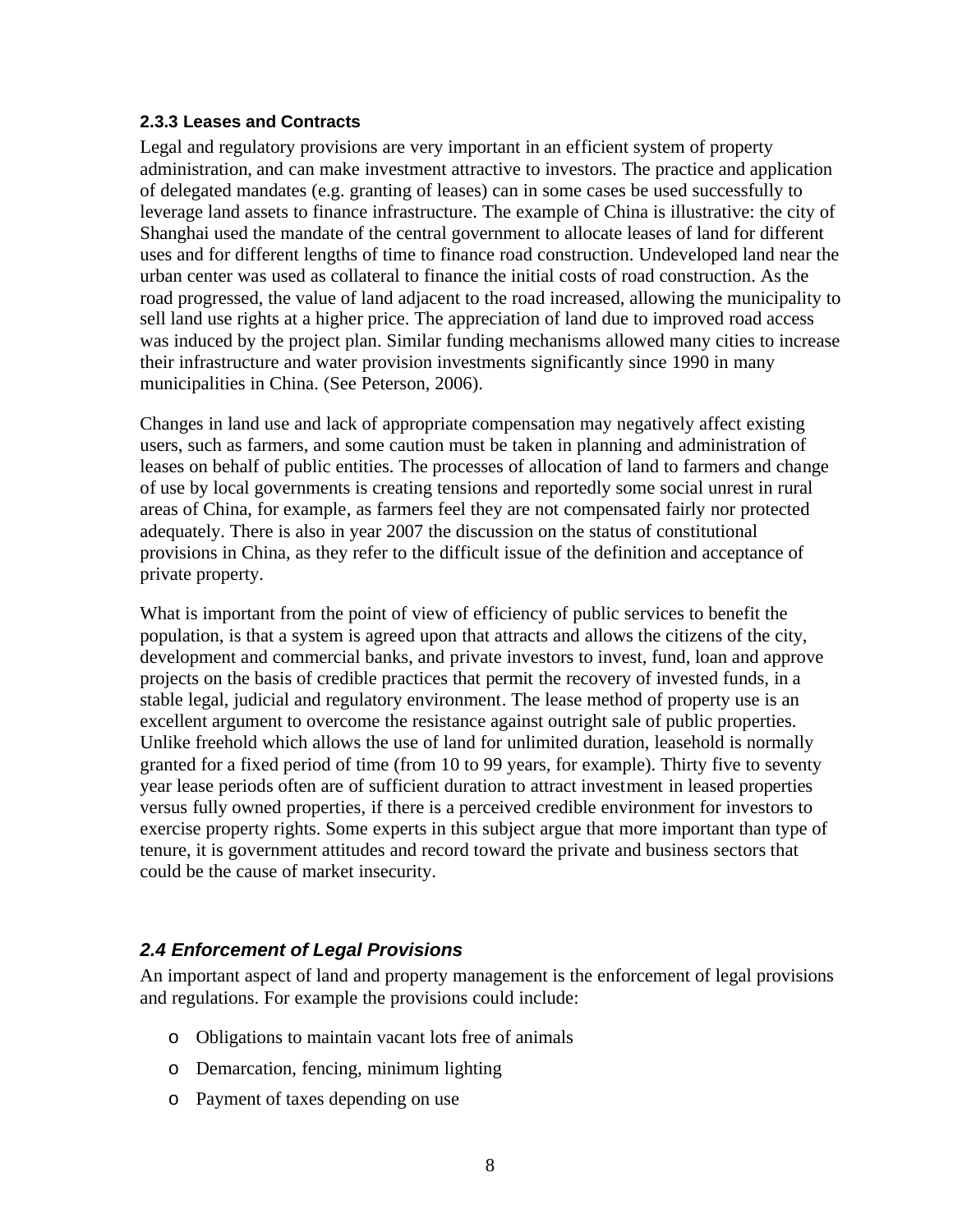The municipal authorities have to set the example of compliance with regulations. In addition, the penalties and sanctions in case of non-compliance provided by the statutes have to be enforced fairly. For this purpose, the municipal government has to ensure that is has enough capacity to assess the violations, the applicable norms, the technical avenues for enforcement and the appropriate manpower and equipment. In severe cases, for example the corrupt sale of an urban park to private developers, sanctions can include penalties for all the parties involved, from developers, to civil servants to buyers and contractors. Once the appropriate processes of law have been followed, the municipal government should then proceed to enforce the sanctions, from eviction to clearing of structures and fines, and in extreme cases, incarceration.

All the incentives do not need to be negative. Owners, who fulfill their duties and help enhance the urban environment through additional investments that show respect and concern of the public good should also be publicly praised as examples of good citizenship. The rules have to be clear, but they don't mean much if they are not enforced with fairness.

#### *2.5 Planning and Regulations*

The process of urbanization is better planned than acted upon once powerful trends, such as illegal occupation of lands and properties are in place. It is much harder to improve services provision once settlements have been established without planning, than to anticipate growth and proactively provide subdivisions of land with public utility services (both public and private) at affordable rates for the expected population. This is a challenging issue, as the resources needed are many times significant and city governments will need to coordinate actions and request allocation of resources with the national government, state and private sector corporations, utilities, and other economic and social organizations to address these challenges.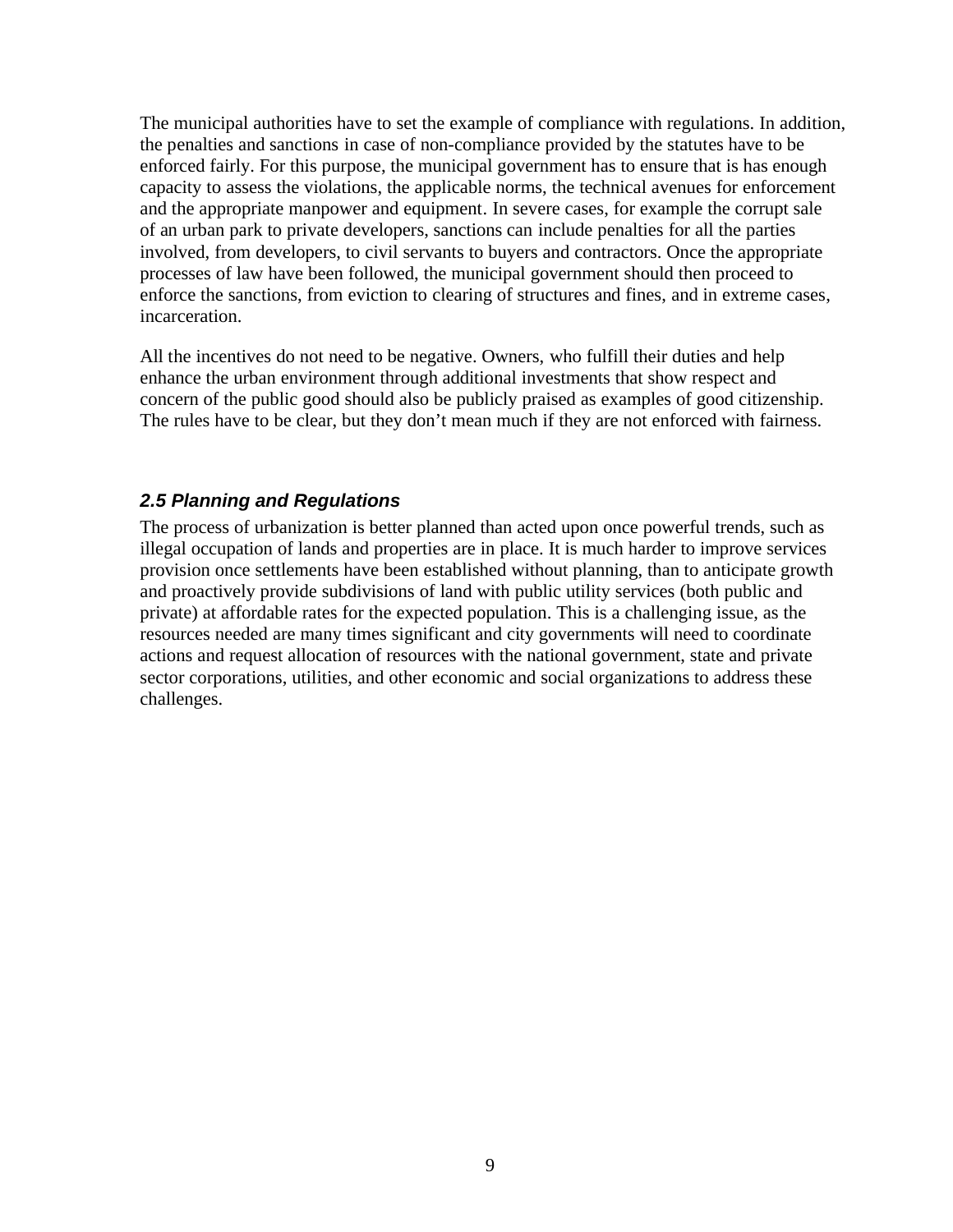#### **Box 1: Perspectives on Municipal Assets and Slums**

In some cases, the rapid increase of urban populations driven significantly by rural workers and families moving to the cities, has led to violations of the laws and overriding of municipal and national legal zoning and authorizations for settlement. This provides a source of difficulty for local governments, in some cases unable to cope with the increase in the size and number of slums and populations. Efforts are being made by many cities to not only upgrade slum conditions, but use the transformation of slums with the participation of the community, as a mechanism for the generation of employment, small enterprise development, growth and significant poverty reduction.

Properties managed or owned by both the private as well as the public sector, including municipal governments could be illegally occupied (the development of slums). The value of the property and the use for particular purposes could be affected for an extended period of time. While there are different views on the role of slums, a proactive land, zoning and asset management, can provide several avenues for the improvement of municipal service provision.

A positive view of slum and squatter contribution to municipal development states:

*Many municipal governments have a tendency not to realize the role of squatters in, for example, the construction, industrial and service sector. Economically and politically weak, squatters provide crucial inexpensive labor for the development of the booming Asian economies. Instead governments emphasize the fact that a sizeable land area is occupied by the settlements as well as the problems related to health, economic and social issues. However, in terms of micro-economics, squatters are actually the most intensive users of land both in terms of population density and economic productivity.*

From UNESCAP. Municipal Land Management in Asia: A Comparative Study

Useful examples of successful cases of slum upgrading exist in several cities around the world and are documented and accessible through different sources (e.g. World Bank, MIT Slum upgrading, USAID, regional associations of municipalities, etc).

The physical land planning and urbanization in anticipation of expected population growth rates and physical transformation should be regulated ideally in coordination with state and, in some cases, national level authorities. Depending on the per capita income levels and prospects, the process should start by defining growth areas in strategic locations that include dimensions of land and housing units affordable for low income residents and that can grow physically through time and that respond to a dynamic process of settlement with the participation of the private sector and the newly forming communities.

The environmental dimension of some municipal assets is normally included as part of the physical planning processes. For the purposes of this toolkit, the classification and valuation of assets that serve particular environmental functions has to be recognized by the inventory, valuation, auditing and strategic methods of asset management. The more information is available to the public and the auditing authorities about special zones to protect river basins, mountain slopes, geologically unstable areas, flooding, protection of special habitats for animals and plants, etc. the more likely these areas will not be converted (by corrupt means in some cases), to residence zones that endanger not only the uninformed buyers and future residents of these areas, but also the neighboring residents. Negative impacts could be caused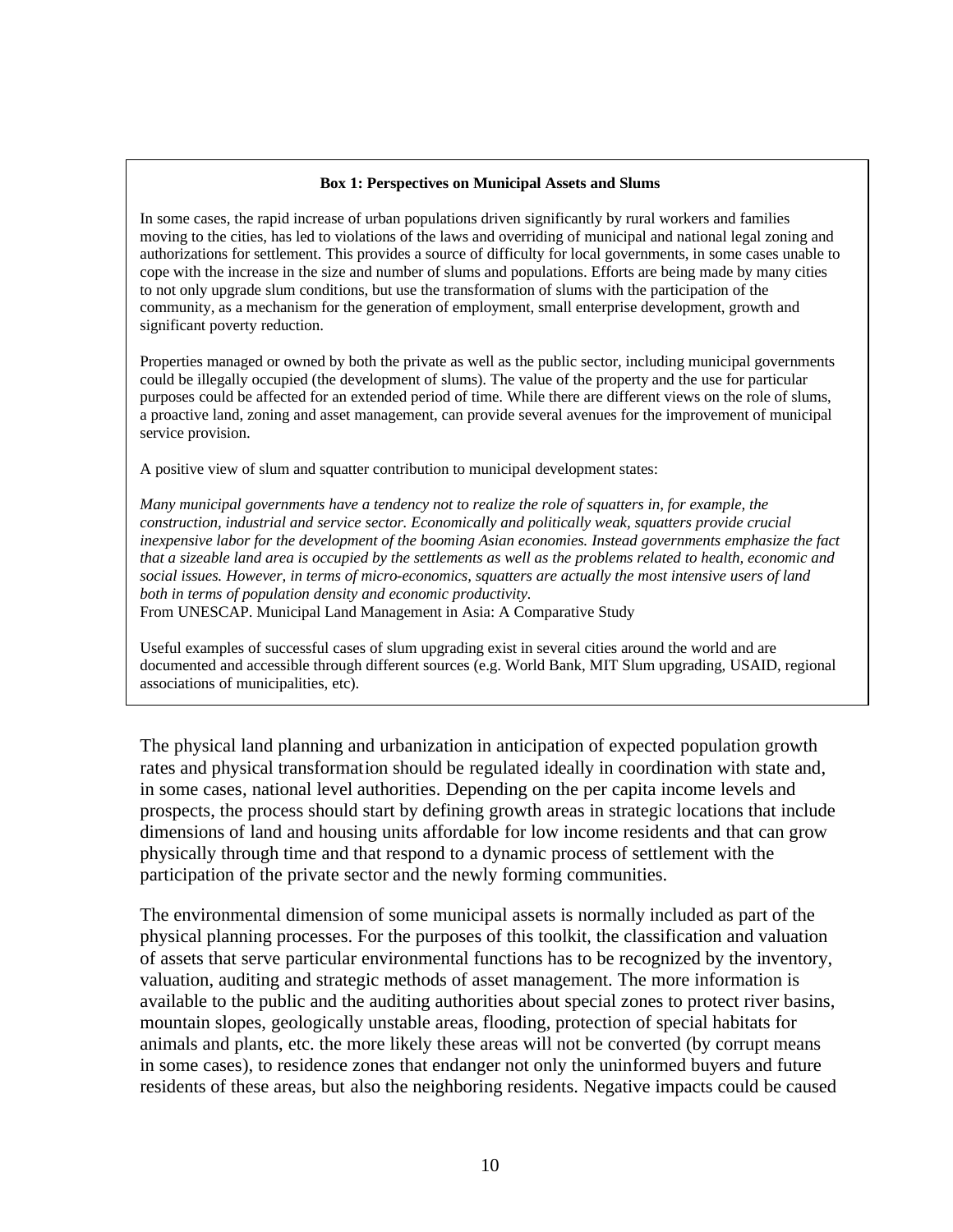by changes in the proximity and characteristics of the river basins and proximity to unstable mountain slopes, coastal regions or buffer zones.

Parks in the city centers should be effectively protected by planning regulation, since they are part of the public environment for residents of the area. Changes in zoning applicable to outlying areas, areas that were initially public properties for restricted use, but that became available potentially for residential or commercial use have to be part of the physical planning that needs to be openly debated. New development and approved areas at different levels of potential subdivision could be sold, leased or rented on the basis of competitive auctioning mechanisms.

This aspect of land based asset management should form part of the regular municipal strategic planning reviews and implementation. Reporting by municipal government on the more important rezoning and development of new areas should be subject of wider open debate before implementation. Open discussion models such as those practiced in Switzerland might be good approaches, appropriate to increase effective citizen's participation. In larger cities, more information and analysis flows made available to the public can help improve the management of assets in support of municipal development and environmental objectives. These processes of information sharing, in conjunction with systematic channels of participation and communication, will allow greater levels of participation of stakeholder groups and the population at large. Many municipalities have included their own processes of consultation and democratic participation.

# **3. Inventory of the Municipal Asset Base and System**

The cornerstone of municipal asset management is a well functioning inventory system. The system should contain the information to be able to assess quickly what the city government owns, the type of properties and their location, as well as an updated value indicating the methodology used to assess the value.

A first step is for municipal officials to review whether there is an inventory of their asset base and a transparent system for data retrieval. Regarding the asset reports – the concern is how accurate the information is, how functional the format, how costly the system in comparative terms, and how accessible is the data base.

| <b>CHECKLIST B</b>                                                                                             |                                                                                                           |  |  |
|----------------------------------------------------------------------------------------------------------------|-----------------------------------------------------------------------------------------------------------|--|--|
| Key question that have to be answered by an asset management system for decision making and auditing purposes: |                                                                                                           |  |  |
|                                                                                                                | Is there a clear inventory policy and practice that is clearly recognized?                                |  |  |
|                                                                                                                | Where is this information located and who has access? Who is in charge?<br>$\circ$                        |  |  |
|                                                                                                                | Is there a clear and consistent classification of fixed assets?                                           |  |  |
|                                                                                                                | Is this part of a strategic asset management system? Does it distinguish special uses?<br>$\circ$         |  |  |
|                                                                                                                | How frequently is the entire system or data on particular assets used?<br>$\circ$                         |  |  |
|                                                                                                                | What registry indicates what the municipal government owns? What is the individual and total valuation of |  |  |
|                                                                                                                | assets?                                                                                                   |  |  |
|                                                                                                                | What national public assets are in the custody of municipal authorities? What functions do these assets   |  |  |
|                                                                                                                | perform? What are the governing agreements?                                                               |  |  |
|                                                                                                                | How is the registry of municipal assets organized?                                                        |  |  |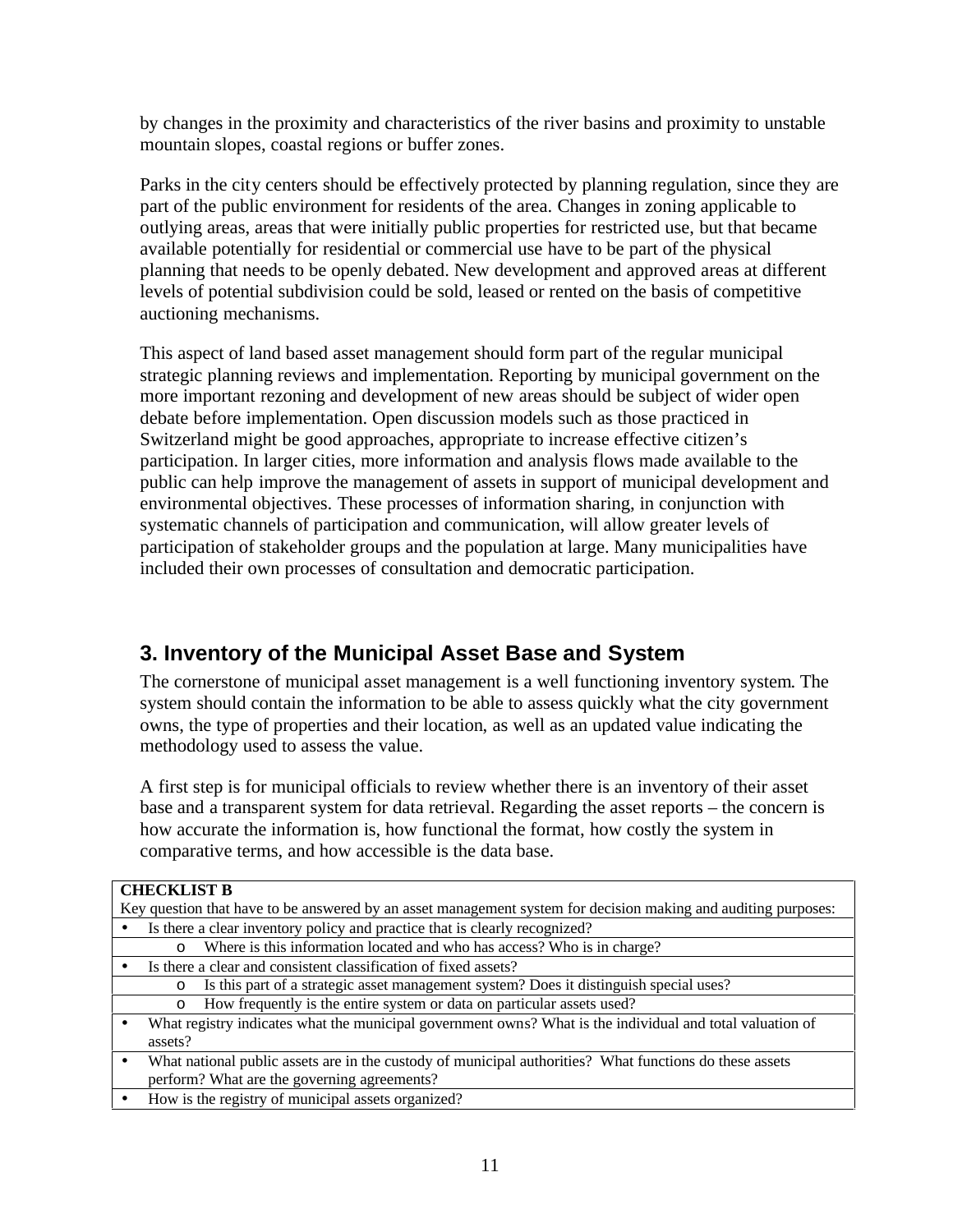## *3.1 Inventory Policy and Practice*

The review process can start with a careful review of existing practice. Ideally, the system would include computer based inventory and database methods for recording and, in some cases, use pre-established methods to assess the value of the properties, in order to produce regular reports on assets owned by the municipality. Duplication and contradiction in the inventory information as well as inconsistencies in the valuation of properties need to be gradually and systematically eliminated. The level of detail of the inventory reports will depend on the use of the information. For detailed planning and analysis of options, very detailed information is needed. For sub-units or the entire portfolio of assets, aggregation of properties in numbers and valuation, with some certification of quality of information by internal or external auditors is required.

| <b>Example of Inventory Classification</b>                                |
|---------------------------------------------------------------------------|
| <b>Land Parcel Information</b>                                            |
| Number of plot according to national, state or local classification       |
| Location, Address                                                         |
| <b>Geographical Coordinates</b>                                           |
| Zoning laws applicable, other current or potential national or local uses |
| Tax codes                                                                 |
| Legal ownership                                                           |
| Site description                                                          |
| Size, front, depth, dimensions, map reference                             |
| Topography of site                                                        |
| Soil mechanical conditions (if applicable and available)                  |
| Flooding conditions                                                       |
| Environmental services, hazards                                           |
| Site improvements                                                         |
| Road, Utilities access                                                    |
| <b>Construction and use details</b>                                       |
| <b>Buildings</b>                                                          |
| Buildings areas, service area, usable area by categories                  |
| Properties                                                                |
| Other physical elements (e.g. overhead power cables)                      |
| Financial valuation, revenues and costs                                   |
| Land value                                                                |
| Building Value(s) for each category                                       |
| Fixed equipment and Improvements value(s)                                 |
| Yearly cost of administration and maintenance (assigned and aggregate)    |
| Yearly rents, leases, other fees received                                 |
| Additional information, as needed                                         |

Improvement in the management of inventory information is done through a constant process of updating and application. The system should have clear directives and organization units with job descriptions and unit objectives for the municipal government employees, followed by the provision of training and upgrading of necessary skills. This includes the use of appropriate technologies and equipment for the task of constructing and maintaining inventory data on public assets and ensuring that organization and staff capabilities are adequate. An example of organization directives for inventory systems can be seen from the example of the city of New York's Directive 30 - Capital Assets. The directive spell out the components of the inventory system and identify responsibilities and location of the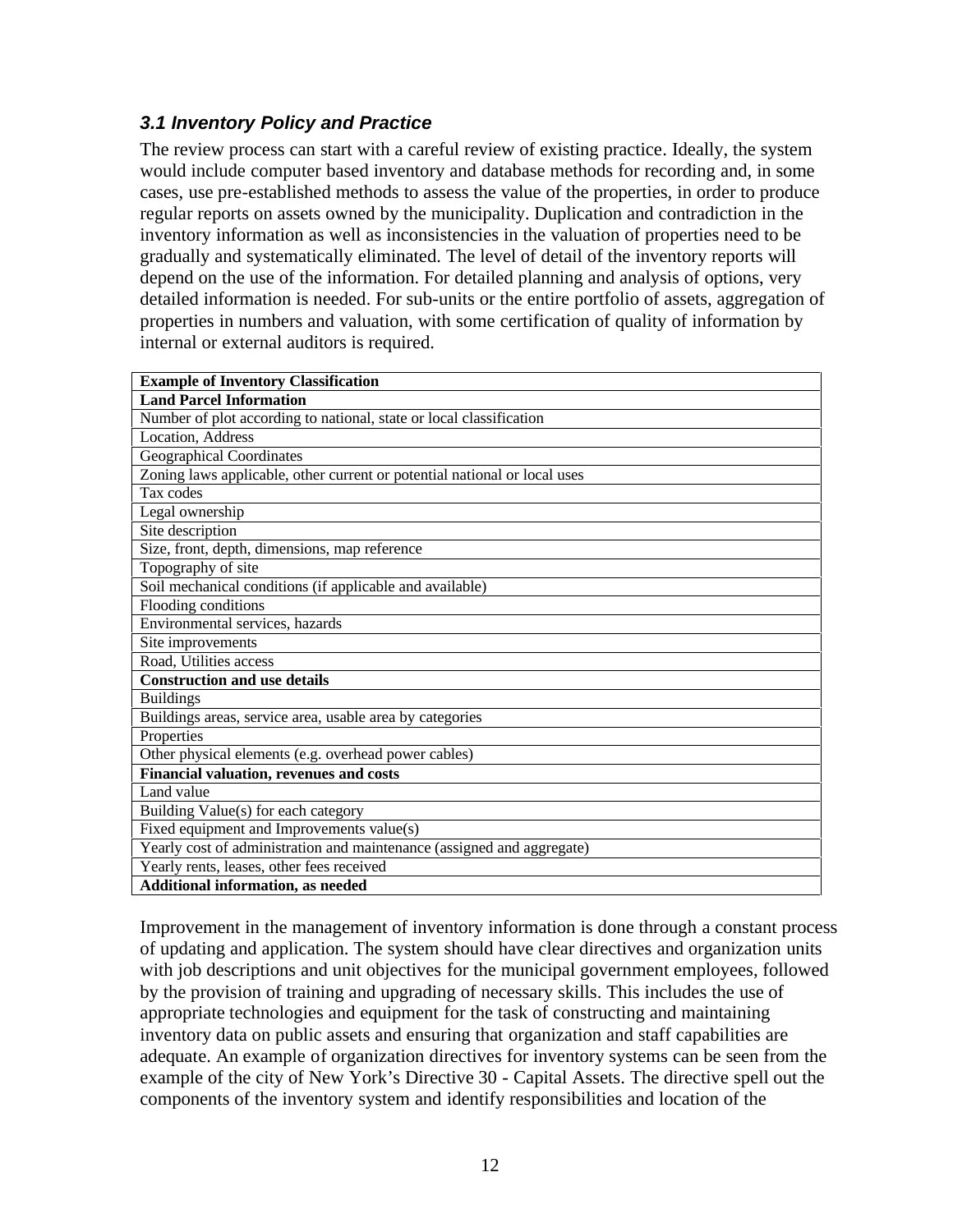information. This Directive is issued pursuant to the Comptroller's authority as established in Charter 5, Section 93 of the New York City Charter. The classification, control and disposition of Capital Assets held by The City of New York are subject to periodic audit by The New York City Office of the Comptroller.

#### **Example of City of New York: Organizational Directives for Control of Capital Assets**

| 1.0 General Information                                                |
|------------------------------------------------------------------------|
| 2.0 Capitalization Criteria                                            |
| 3.0 Valuation                                                          |
| 4.0 Recording of Capital Assets in Financial Management System         |
| 5.0 Dispositions                                                       |
| 6.0 Impairment                                                         |
| 7.0 Capital Leases                                                     |
| 8.0 Capital Assets Held for Sale                                       |
| 9.0 Inventory Controls over Capital Assets                             |
| Source: Adapted from: The City of New York. Office of the Comptroller. |

Municipal offices can develop or adapt their own asset management systems; or they can choose to contract out the design and/or implementation. The issue of appropriate systems and their costs in relation to the benefits has to be assessed carefully by each municipal government.

## *3.2 Classification of Fixed Assets*

The existing system should provide a clear classification of assets according to use and potential for commercial or other uses. Fixed municipal assets fall into three major categories: buildings, infrastructure assets, and land. Buildings can be for administrative use, service provision (schools for example) rental, and in some cases for housing. Infrastructure assets usually include power distribution stations, transmission towers, water distribution systems, roads and bridges. Land holdings are assets that could be in permanent or temporary use, such as parking areas, parks and environmental assets. Each in turn might have fixed equipment and plant as part of the asset (e.g. pumps for water service provision, elevators for buildings). The classification of property and use will depend on the practices, traditions, laws and regulations governing the particular municipal government jurisdiction.

Assets normally are classified into government service assets and commercial assets, even if they only have the potential use for these types of activities. Local government service assets are those that are required to fulfill the mandates of the government. They can include government administrative buildings, police buildings, health provision centers, water provision, parks, roads, public parking areas, right of way, river margins, transport terminals, etc. Commercial assets are those that are commercially leased and could be leased or sold for commercial activities. Examples are office buildings, market properties, land for different commercial services, sports facilities, parking properties, commercial spaces in transport terminal in buildings if applicable.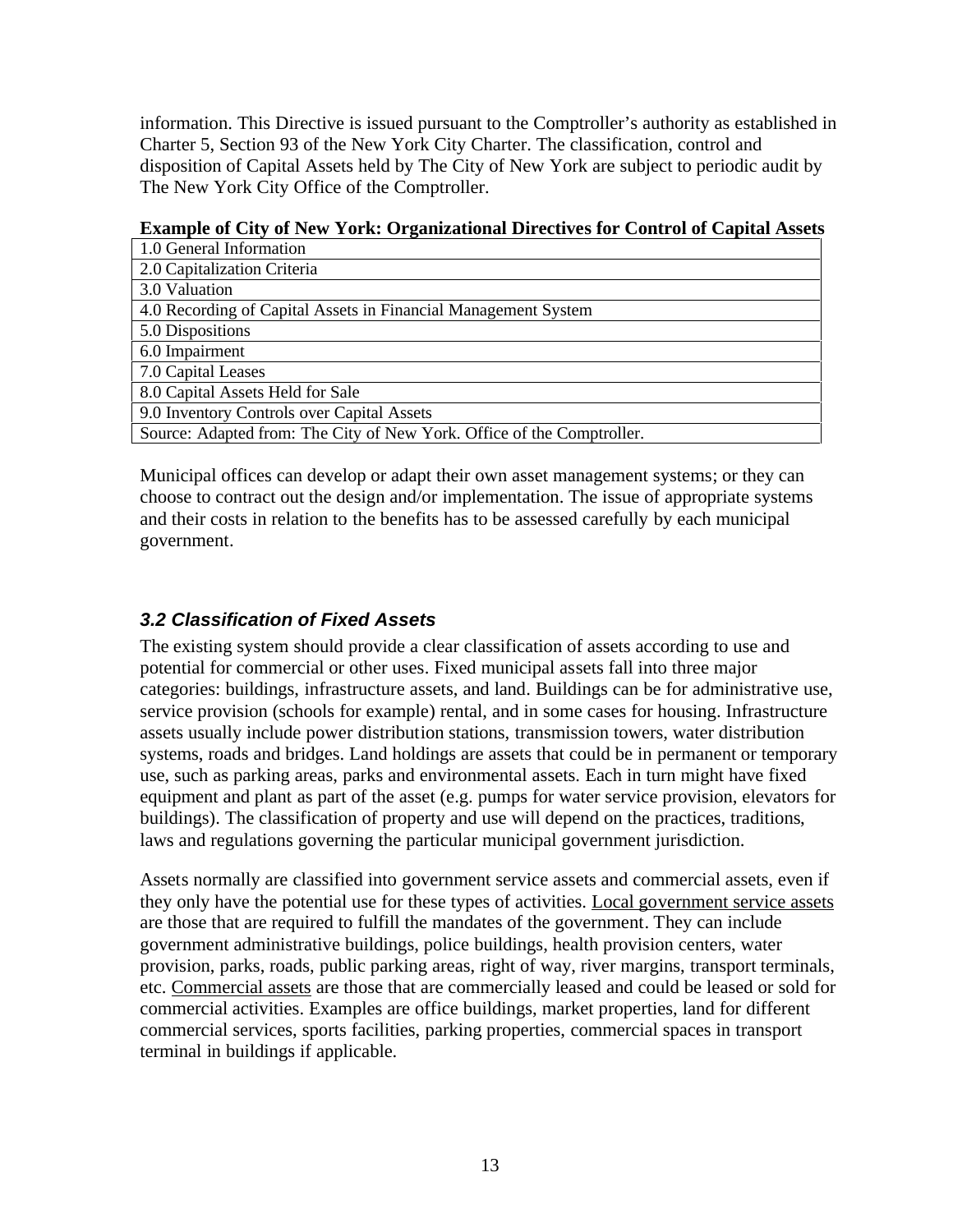The classification of assets, can follow national registration procedures, classification and numbering (national system for land properties), with some parameters that help the local administration group classes of assets according to their function, specific location, characteristic (topographic and geographical, and environmental) and valuation.

Since the goal of asset management is effective and efficient use of assets, the municipal government needs to ensure that optimal use is made of assets and that this is reflected in the inventory information.

## *3.3 Registration of Municipal Property and Assets*

Registration of municipal assets ensures the identification of property, usually land or land/building, marking the information on ownership and use, as well as details of location, size and features. From an economic point of view, the reliability and costs associated with property registration merit great attention. Even if there is no unified system of registration of property at the national level, the local government by itself would be well advised to continually improve an existing system and make it more cost effective, transparent and credible. For example, a well functioning property registration system can help banks use project specific properties as collateral, with registration of debts linked to registry and certification of property for any transaction. This element has the potential to increase the financial flows to private and public owners of property, such as municipal corporations, and can generate additional economic activity, tax revenues and employment.

| <b>CHECKLIST C</b>          |                                                                                           |  |  |  |
|-----------------------------|-------------------------------------------------------------------------------------------|--|--|--|
| <b>Registration System:</b> |                                                                                           |  |  |  |
|                             | Are the municipal property assets registered locally and nationally?                      |  |  |  |
|                             | Who is responsible for the registry: municipal, national government, other public entity? |  |  |  |
|                             | Are the records of property up to date? What is the oldest record in the inventory?       |  |  |  |
|                             | Is the transfer of property from and to the private sector clear and efficient?           |  |  |  |
|                             | Is there appropriate security to establish the ownership?                                 |  |  |  |
|                             | Is there an efficient system to register guarantees for loans and similar?                |  |  |  |
|                             | Is the retrieval of registration information cost effective in comparative terms?         |  |  |  |

Ensuring the quality of the registration system, with easily available and secure information is in the interest of the municipal government and more importantly, of all residents. The quality of registry management can greatly enhance the quality of life and sense of security of both private and public sectors. For example, an excerpt from comparative studies of registry systems in Asia indicates the multiple benefits from property registration (Box 2).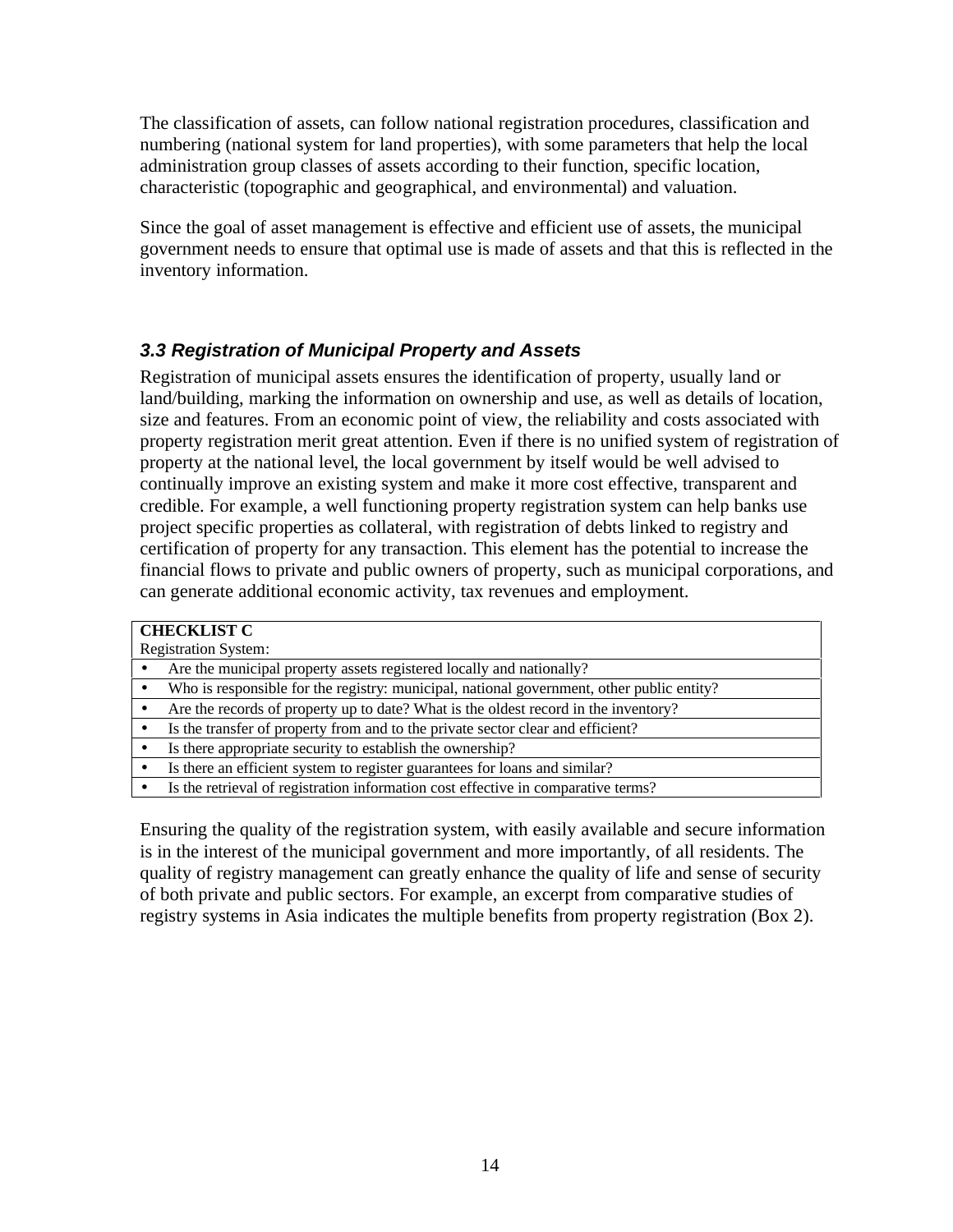#### **Box 2: Benefits of a Cadastre System of Property Registration in Asia**

*What are the benefits of a juridical cadastre (land registration system)? The juridical cadastre normally consists of two parts: The first part is a written record or register with information on each parcel, such as owner and the rights of the land, while the second part includes a detailed description of the parcel in the form of a map or survey measurements. The second part is normally cross-referenced with the first (Dale and McLaughlin, 1988). When the records and descriptions are combined, then the land registration system should provide the following major benefits:* 

- *Security of ownership and tenure rights. This is the most important impact. It reduces the amount of land disputes which currently is a major issue in developing countries. The security of ownership also stimulates land development;*
- *More efficient land transfers. The costs of delays for permits is a serious constraint in most developing countries, and an efficient registration system makes transfers easier, less expensive and more secure;*
- *Security of credit. The land title can be used as collateral for loans. This security has a positive impact on the productivity of the land since it enables the release of major financial resources for investment in the land;*
- *Support for the land taxation system. The expenses for improving the cadastral system would, in actual fact, quickly be recovered by increased property tax revenues;*
- *Improved land use and management. It can directly provide better information on land ownership and rights for physical planning as well as facilitate the development of other planning tools such as information banks covering land use, land values, population etc.* 
	- *It can also provide a tool to restrict certain land uses with a negative environmental impact;*

• *A land registration system based on parcels could lead to a more advanced land information syste.* From Municipal Asset Management in Asia: Comparative Studies. UNESCAP.

#### *3.4 Organization of Registry*

Municipal Governments have a high stake in a properly functioning registry of property. It is recommended that task forces, coordination committees, boards or similar organizational units are used to enhance the provision of adequate services for the locality. The checks and balances of highly sensitive offices such as the registry should be maintained as they can become a source of malpractices and corruption if too much discretion is exercised by one agency. More open access, scrutiny and transparency and credibility of operations will greatly enhance the asset management function.

In some cases, property both public and private, is registered in a common system, both locally and with a special number (or code) attached to the parcel of land or the building, or parts of the building, in some cases linked to the national registry of properties.

In relation to processes of registration and retrieval of data, the issue of security of records is a concern as there is a danger of destruction, both intentional and unintentional, and of theft.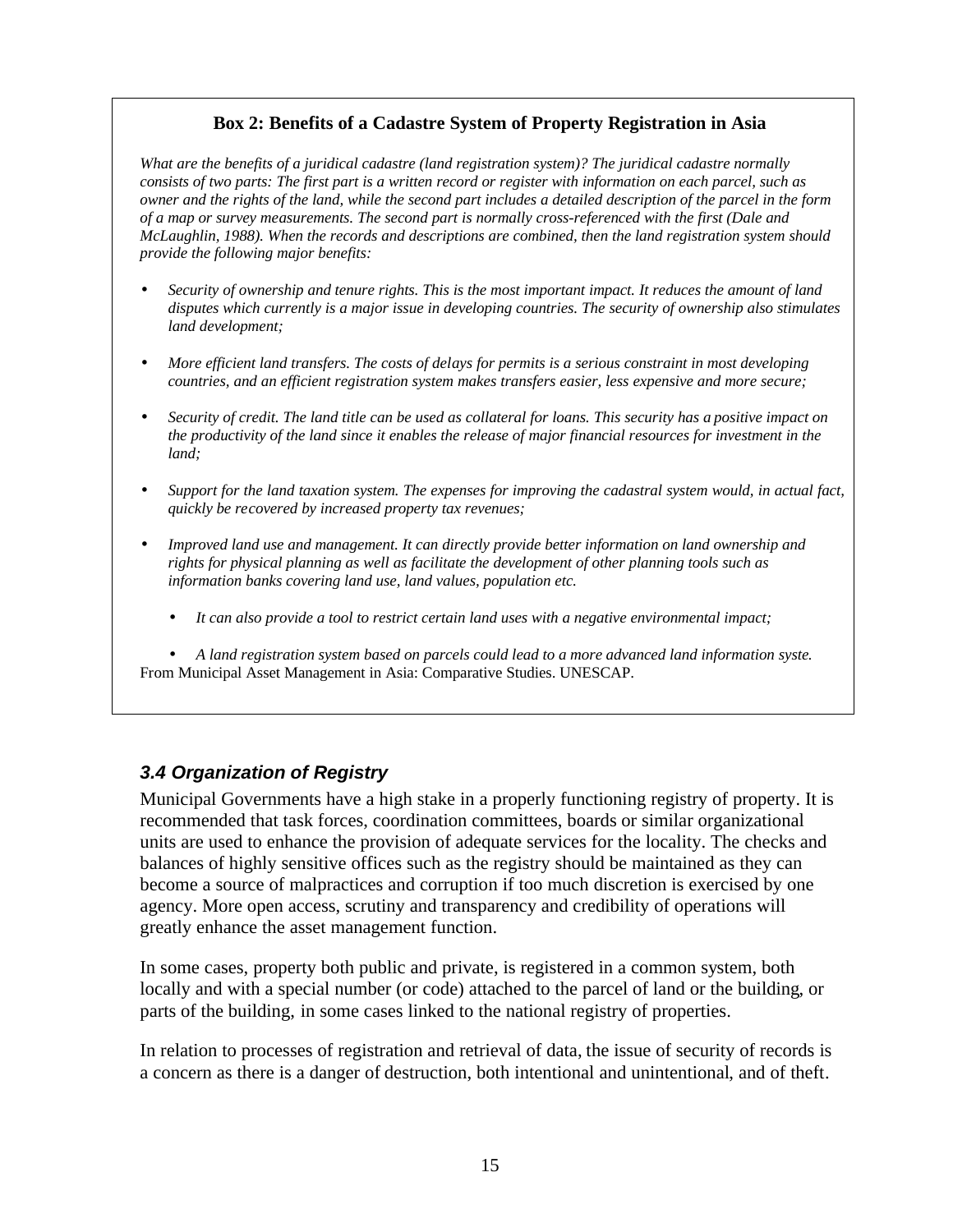The efficiency of the system for record keeping, updating, and retrieval needs constantly to be evaluated.

The use of appropriate technology, from the introduction and improvement of computerized record keeping and cadastre systems to the use of aerial photography and satellite mapping and similar systems for the secure localization, property registration are options that can improve registration accuracy and need to be carefully evaluated.

Registration can be a delegated function from Central Government. It can be a local function that integrates data bases with the national registry and responds to local government demands. In some countries, and for some local governments, registering commercial purpose property, can be a priority, as it would make leases, transfers, debt encumbrances and other transactions easier. This will also enhance the auditing functions. Features of an effective registry system include: easy access, reliability, security, and low retrieval costs.

Capacity building to strengthen and maintain registry systems is needed so that municipal authorities will have information needed by the stakeholders in urban development - national authorities, the private sector, NGOs, academic and science agencies and civic organizations. The idea is to improve efficiency and transparency of the system and to involve stakeholders through committees, task forces and other approaches. Some international development institutions are also providing financing and technical assistance to improve real estate property registration systems (See Box 3).

For management purposes, nevertheless, in addition to safe and efficient registration of municipal property, the associated valuation has to be incorporated in the reporting at individual asset level. Hopefully, for the purposes of increased transparency, this information will be widely available and accessible through the internet, or through the deliberate decision and practice to make records of the municipal government easily accessible for the population at large. Only in very particular circumstances might there be a need to delay for a very limited period of time, the publication of asset valuation, if for example, an existing negotiation or bidding process with several private sector parties is taking place. But the process, the methodologies and the selection of winning bids for sale, concession, joint ventures, etc. needs to be performed transparently and the results with all the details made available to the public as soon as possible and within maximum allowable time spans.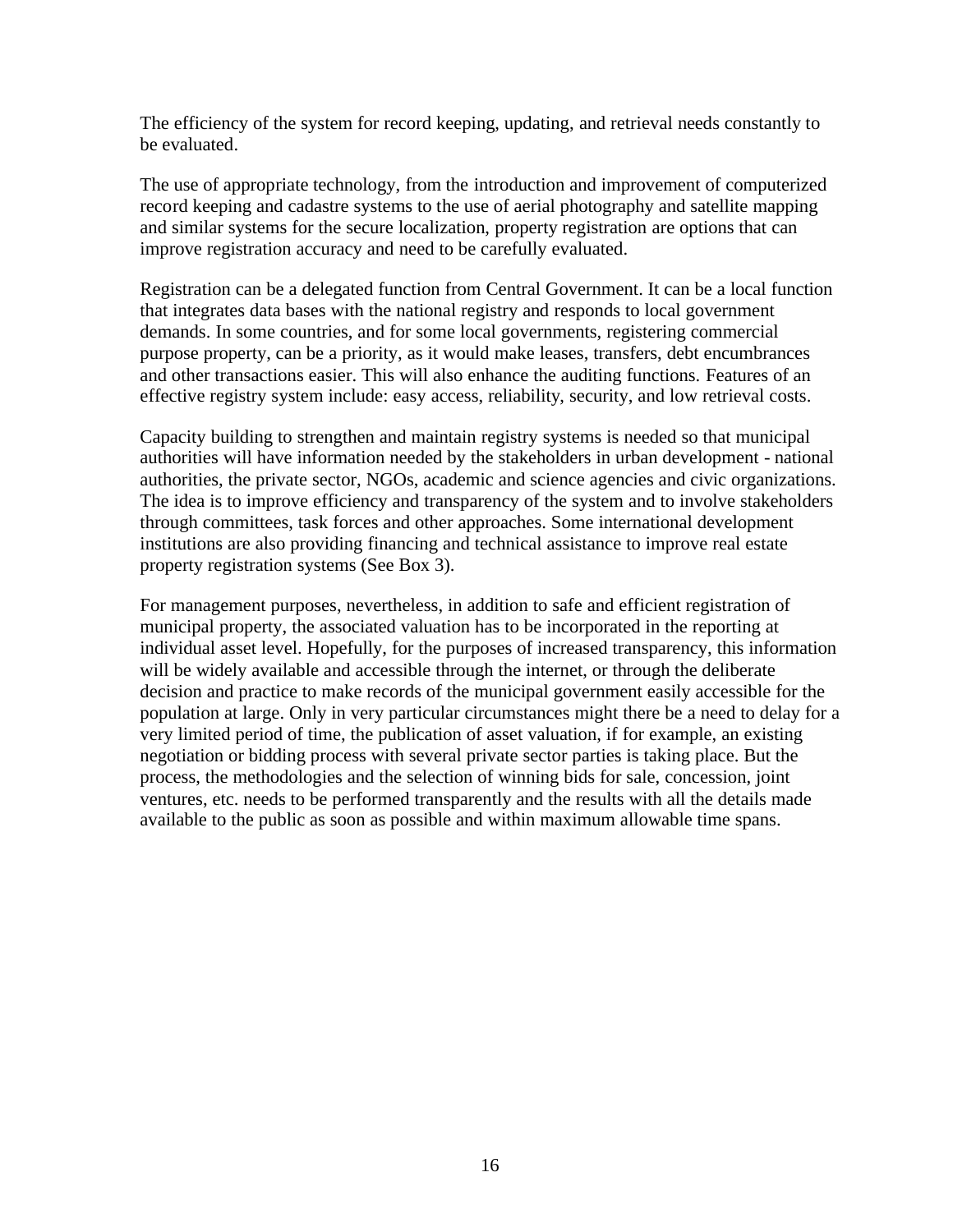#### **Box 3: Priorities and trends for registry functions in Europe and Canada**

*• The institutional framework (for property registration) in most UNECE member countries is under ongoing consideration by policymakers. A trend towards more integration of different land-related authorities and agencies is obvious, as, for example, in the centralization and integration of data on real property cadastre, land register and mapping material in one system.*

*• The aims of national authorities are to give customers easy access to information, quick registration and service at fair prices. Clarity, compatibility and security of registration, legislation and procedures are the key factors. Simplicity and transparency with rapid and inexpensive registration procedures are highly recommended in order to eliminate corruption and be customer oriented.*

*• Individual countries' approaches to building cadastre and land registration systems differ according to individual and historical circumstances. Cadastre and registration systems should be developed in line with the UNECE recommendations on land administration and adapted to the national economic situation and traditions.*

*• Surveyors and land registrars are part of a dynamic process and development that includes land and property registration, land administration and land management. While the tasks of "land administration" are clearly defined, "land management" issues cover a broader range of tasks. A discussion on relevant tasks of "land management" is indispensable for an efficient institutional framework.*

*• Simplified, customer-friendly services should be developed to meet customer needs and demands to improve services and reduce demand for public resources and state budget.*

*• Registration procedures should be optimized and automatic registration systems introduced.*

*• Property registration systems should be improved and connected to banks, credit companies and other potential clients.*

*• Simple, customer-oriented, efficient and economically relevant, transparent and secure systems should be established.*

*• Private/public partnerships should be strengthened and the private sector should be involved in land administration processes.*

*• Cadastre and register e-services should be introduced and 24-7 accessibility implemented.*

*• The existing cooperation among national and international development agencies, professional associations, NGOs, the private sector and universities on issues related to property rights should become broader, stronger and more systematic.*

• It is highly recommended that registration of all types of real estate (agricultural, non-agricultural land and *buildings) as well as all types of real estate rights be conducted by the same institution. That would ensure optimal access to property information for public as well as private customers. Having information about all rights to and restrictions on property in one place would considerably increase the efficiency of the system by reducing costs related to data migration among different institutions.*

Source: ECONOMIC COMMISSION FOR EUROPE. ECE/HBP/2006/6.

#### **Canada: Implementation of Santiago Action Plan Item: Property Registration.**

*Streamline and decentralize, as necessary, property registration procedures by, adopting transparent, simplified procedures for titling and registration; disseminating information regarding these procedures; utilizing, whenever feasible, state-of-the-art technologies for property geo-referencing, computer-generated mapping and computerized records storage; incorporating alternative dispute resolution mechanisms; and avoiding overlapping administrative fees for titling and registration.*

*Section 92[13] of Canada's Constitution Act, 1867 prescribes that the legislature of each province of Canada has the exclusive jurisdiction to make laws in relation to "Property and Civil Rights" in the Province. This jurisdiction includes the creation of property rights, their transfer and their general characteristics, the law of landlord and tenant, trusts, wills, succession, conveyance, and land use planning. The term "real property", in the common-law provinces means land, including mines and minerals, and buildings, structures, improvements and other fixtures on, above or below the surface of the land, and includes an interest therein.*

Source: LandNet Americas. 2007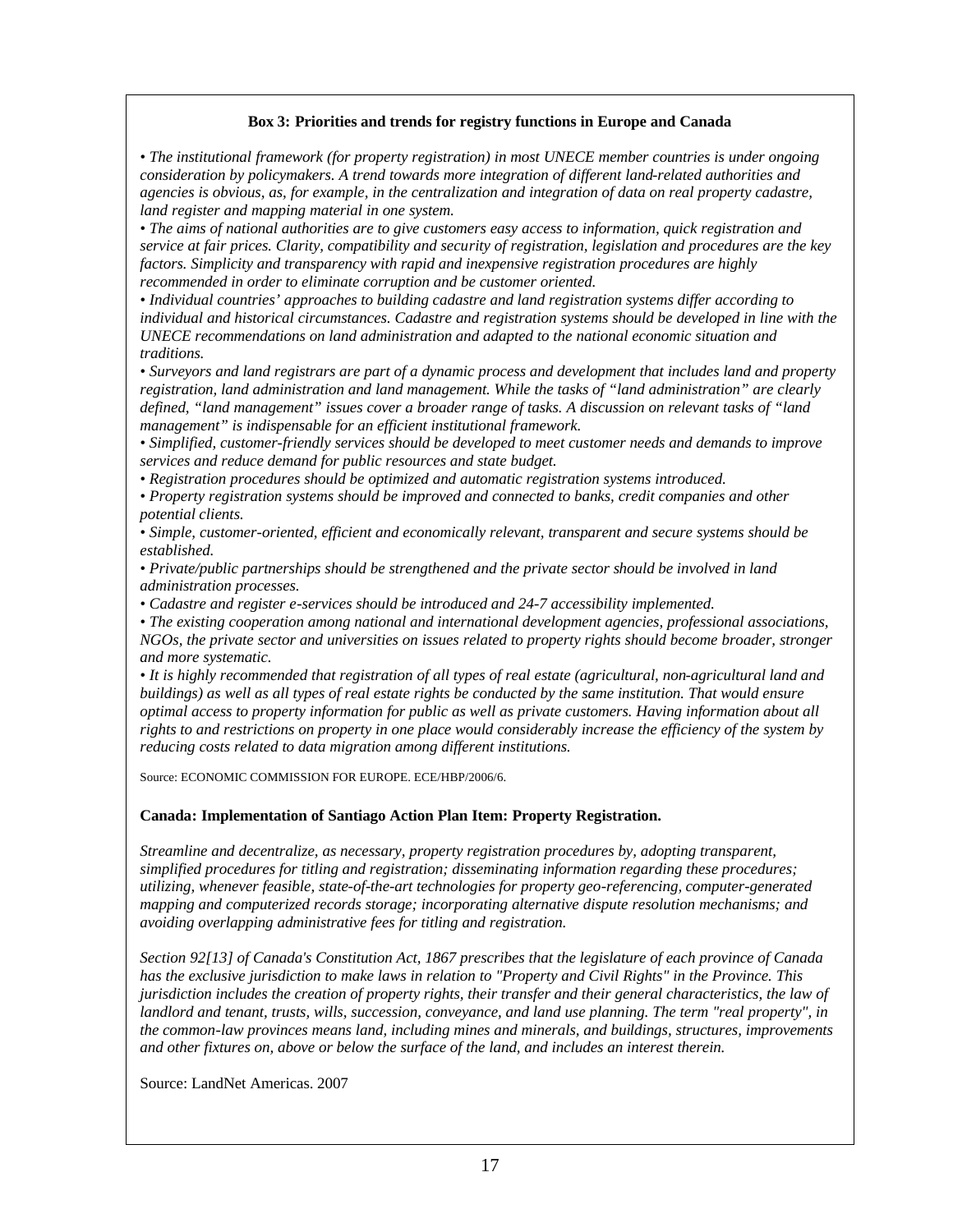# **4. Financial and Valuation Aspects**

Financial aspects of asset management include accounting and auditing, valuation methods, and analysis of options. The objective of financial management is to ensure that efficiency gains of asset management should lead to larger social and economic gains for the municipal population. The invested resources and recurrent expenditures should generate real and positive economic benefits or be clearly justified by social benefits. Financial reporting is one of the strategic building blocks of municipal capacity that can help attract investors, lenders and to explore real investment options strategically.

#### **CHECKLIST # D**

Financial Management and Reporting, Related to Asset Management:

- Is the current practice of financial management conducive to higher efficiency in asset management?
- What is the current system of accounting?
- What are the accounting methods? Do they correspond to national regulations, international practice and recommendations?
- Is the financial asset management and reporting system audited and credible?
- Is financial reporting compatible with the inventory system and methods of valuation? Are there links and references from one to the other reports provided?
- Is the financial management and reporting system transparent, clear and timely?
- Does financial analysis assist in the evaluation of options?

## *4.1 Accounting Standards, Cash vs. Accrual Accounting*

A systematic review of the accounting standards and financial reports can provide useful feedback for improvement or strengthening of the system. The accounting standards and practice determine when and how transactions and economic events are reflected in the financial statements. There are two major bases for accounting: a cash basis and an accrual basis.

#### Cash Basis

Under the cash basis of accounting, revenues and expenditures are recognized when cash is received and disbursed. The balance sheet and income and expenditure statements reflect only a balance of cash and fund balance while activity statements simply are a summary of cash receipts and disbursements.

#### Accrual Basis

Accrual accounting systems determine when and where capital costs for the use of assets can be reported in a given period. Establishing accrual capital costs and depreciation of capital assets and relating these to other costs and revenues, facilitates the estimation of cost effectiveness and provides comparative analysis to improve the potential allocation of resources. Under the accrual basis of accounting, most transactions are recorded when they occur, regardless of when cash is received or disbursed. Today, most systems of financial reporting use accrual methods.

The balance sheet informs the public about expenditure allocation, investments, stock variables of assets and liabilities, and is complemented with the income and expenditure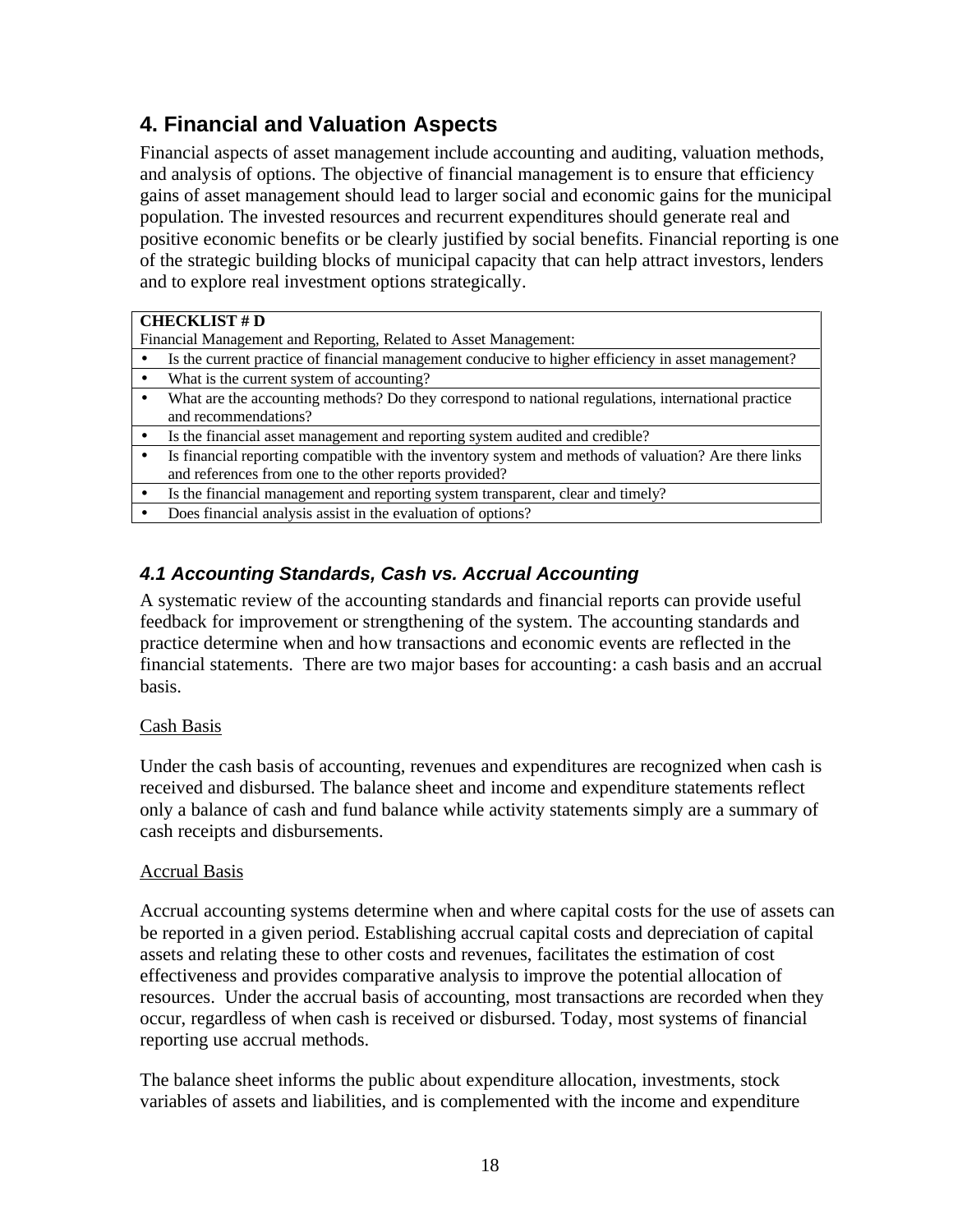accounts. For countries undergoing rapid growth and economic structural transformation, fixed, land based assets represent a significant portion of total assets and they might be increasing significantly in value. This offers many opportunities for strategic management of assets for municipal governments.

With the main accounting identity: *Assets = Liabilities + Equity*, and with the information provided in the Income and Expenditure Statements. A snapshot of key relationships, can be very informative about the relationship of major asset categories to operating budgets. For example, analysis of City of London data show a ratio of fixed assets to yearly expenditures of 2.36. The ratio can be much larger for other cities in the world, especially in developing countries.

| Assets                                      | £ Million |
|---------------------------------------------|-----------|
| Operational                                 | 572.1     |
| Investment properties                       | 706.3     |
| <b>Total Fixed Assets</b>                   | 1278.4    |
| <b>Current Assets</b>                       | 328.5     |
| <b>Total Assets</b>                         | 1606.9    |
| Liabilities including Pensions              | 625.4     |
| Equity                                      | 981.5     |
| For reference                               |           |
| Total Expenditure for the year              | 541.3     |
| Ratio of total fixed assets to expenditures | 2.36      |

Source: London, Summary of Accounts 2005/2006.

For developing countries, for example for the City of La Paz, Bolivia, the ratio of fixed assets to yearly expenditures is 5.86 (City of La Paz, Financial Statements 2005). For some Chinese Municipal Governments or for municipalities in transition countries the ratio is even larger (Kaganova, 2006). This means, as we can see below, that there are opportunities for proactive asset management that, if well implemented and regulated, can add significant value to help satisfy the needs of an increasing population (due to the process of urbanization), improve the conditions of slums if applicable, and very importantly, to attract local and foreign investors.

The majority of city governments throughout the world report and publish their financial statements annually. Assets form an important support base for the generation of stable revenues and for auditing and assessing credit worthiness, for risk assessment purposes.

## *4.2 Methods of Valuation and Appraisal of Municipal Assets*

The purpose of the appraisal and valuation should be to give both the local government as well as citizens of the jurisdiction and beyond, access to valuable information for the purposes of planning, approval, negotiation, execution and monitoring of performance for municipal governments of the use of assets. The valuation methods should link services provided with net revenues or costs associated with the management of particular public assets. The main methods of valuation and appraisal can be historical book value, replacement value, in use value, and market value. In relatively stable economic and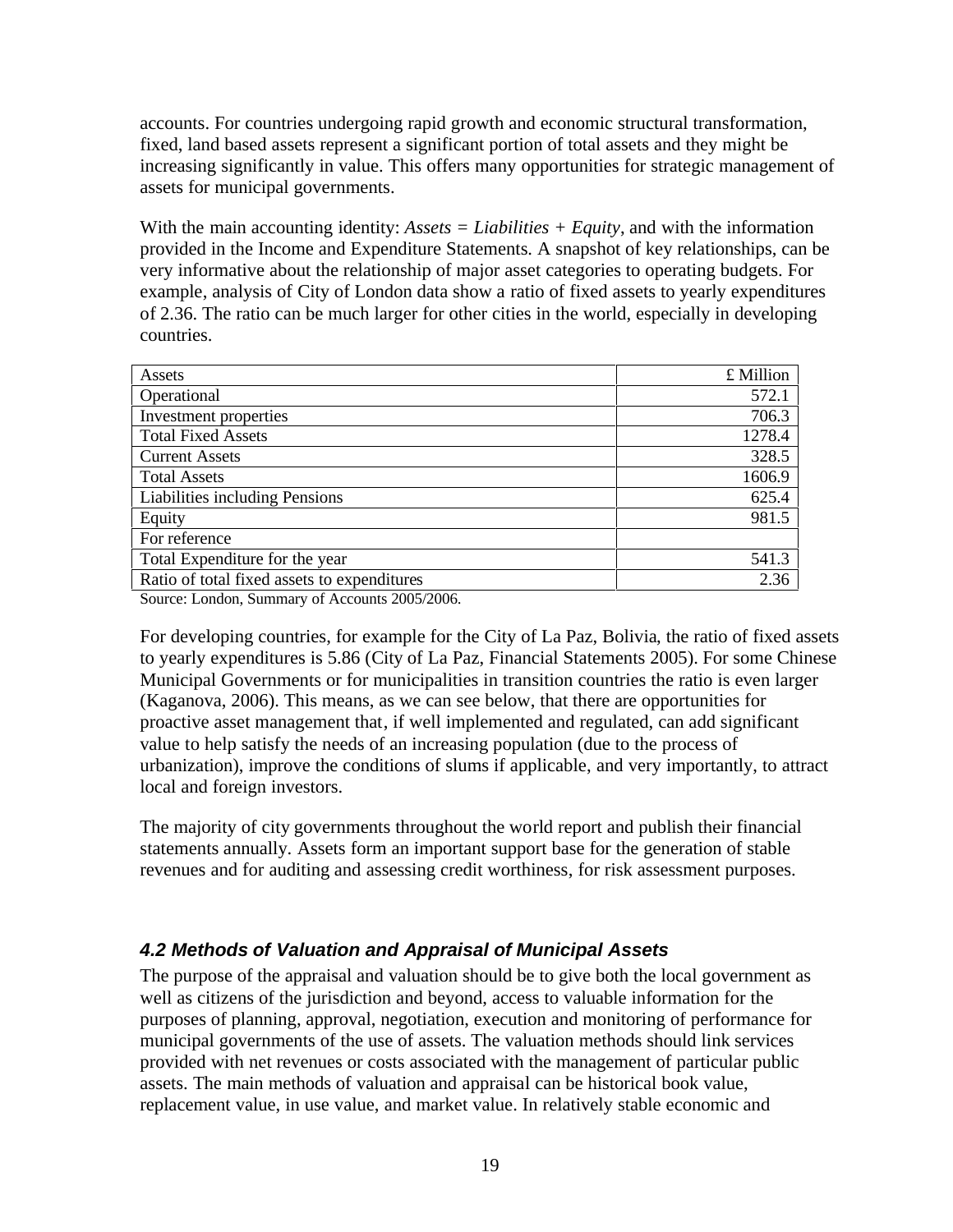institutional environments, historical book values including the accumulated depreciation, if applicable, might be appropriate, to report values of particular assets. In more dynamic and rapidly changing economic conditions, market valuation, best option valuation or updated replacement costs might be a better alternative to reflect the asset position of the municipal government.

To make the valuation of assets more credible, the methods of valuation and assumptions used (for example applicable comparative and weighted prices in adjacent properties), have to be explicitly incorporated in the inventory of assets reports, especially for the most critical or strategic assets. (In some countries, minimum values or amounts are pre-established by national authorities for reporting purposes). It is recommended that, in addition to proper professional audits, the valuation results should be subjected to independent review using the services of real estate, engineering, economist, and financial experts, and relevant and qualified professionals or civil servants within the organization or outside.

#### **CHECKLIST # E**

- Methods of valuation of land based assets:
- What is the valuation method used for the assets? When, how and how often are the assets assessed?
- Who controls the quality of the information? Have recent transactions confirmed the valuation?
- How much do municipal assets cost to maintain, improve, use?
- Are there alternative uses of the assets that would improve the service provision and the net worth of the municipal government? Has this aspect been included in regular portfolio reviews?
- Rating agencies and valuation of municipal property

Governments interested in maintaining assets in the hands of the municipal government, might consider using book values net of depreciation. New norms are emerging where national rules and regulations allow some latitude for each municipal government to choose the method of valuation to use: historical book values or replacement or market valuation. It is important for all involved; to have a clear understanding of the methods and data used for updating and value assessment of municipal properties and the purpose of valuation as it applies to different categories of assets.

The need to increase transparency, efficiency and ability to generate own funds and borrow funds for local development and slum upgrading purposes, for example, can be linked to the financial reports on fixed assets and accounting regulations of the country. Annual financial reports, including balance sheets, accounting and methods of valuation to those items in public municipal ownership that are considered of commercial nature, can be similar to those employed by the private sector. Municipal governments might need to pay special attention to the regulatory demands and special regulations (such as minimum prices, rental rates) which might need approval by higher authority.

#### *4.3 Value of Land*

Government use of land that is not expected to be converted to other uses can value the same conservatively; either using the historical prices of acquisition or, in some countries, regulated minimum prices set for each municipality.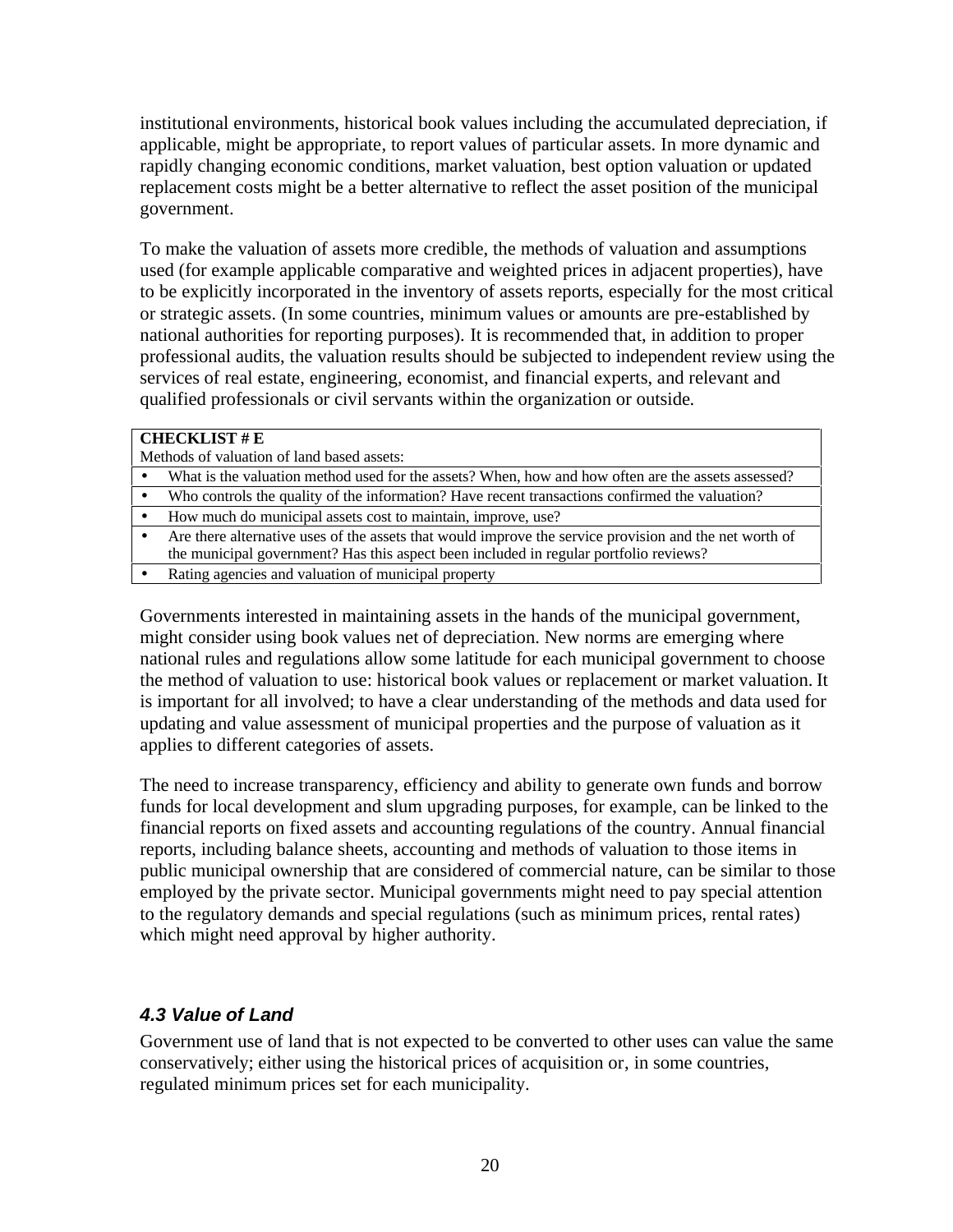Commercial land (with the potential to be converted to commercial use), land for utilities, and potential areas of conversion from vacant land to buildings, has to take into consideration its appreciation due to: a) the value of improvements (fence, slope and containment walls, drainage, access roads, port connections, railroads and connection and access to other utilities) taking into consideration depreciation of the improvements. b) market value increases due to general economic development; c) construction or improvements in the physical infrastructure of the city, such as roads, parks, canals; and d) changes in the zoning and allowable activities. Land values could be assessed using regular real estate comparative transactions, or with expert advice from hired real state professionals who perform the valuation, specially for important projects or properties.

In rapidly growing economies, land valuation changes significantly from year to year, and the assessed values have to be accordingly adjusted periodically to reflect these impacts. Using indexes with appropriate local prices for different categories of assets and zones, updating of valuation at regular intervals could be implemented. Careful review of results would be needed for reporting purposes.

## *4.4 Value of Buildings*

Assessing the value of buildings can likewise be done using different valuation methods. Some buildings have historical significance and assessed values will only be indicative as the real valuation might be much higher (this is not usually relevant as the assets in many cases are not for sale or conversion).

Buildings in use can be reported at historical purchase price including deductions for depreciation. For areas that are undergoing rapid transformation, comparative market valuations in sale and rental prices might need more frequent updating of in use values. For analysis of options, comparative sales prices under different assumptions have to be included in the valuation of assets that might have commercial value. This can imply the value of land alone, land plus existing structures, structures plus potential changes, or new zoning that would allow a higher density construction and the impact of zoning changes on the valuation.

In addition to traditional methods of comparative and applicable real estate property valuation, forward looking, cash flow and real option analysis for the use of properties under several alternatives has to be included in strategic reviews and valuation. Some examples of valuation are provided under Strategic Municipal Asset Management. RTI. MFTF, 2006, See: Capital Investment Decision Making.

For real options, the strategic and planning exercises should provide with alternative option values that have the objective to maximize the net returns to the municipal government. Decision criteria for further funding and implementation, should incorporate financial, economic and social considerations, with the objective to generate sustainable benefits for the municipal government and more importantly for the residents.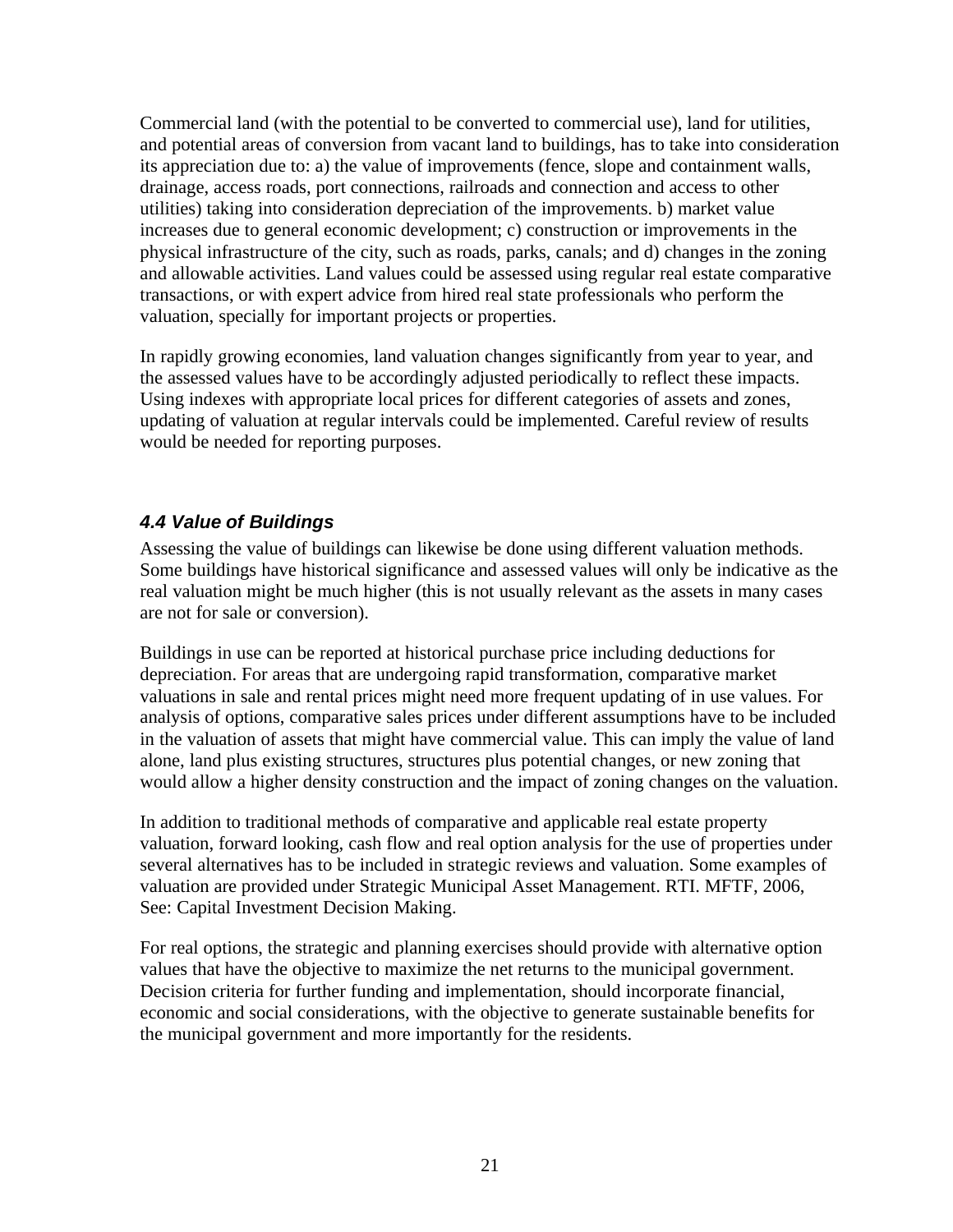## *4.5 Expenses Associated with the Use of Assets*

Cost of regular maintenance of facilities, utilities, equipment (air conditioning, fans) as well as administrative costs associated with the use of the asset have to be included in the financial statements. Expenditures such as staff time and number of employees dedicated to the administrative tasks on a pro rata basis, guards and security systems, insurance, tax if any, contributions to user fees for utilities if applicable and other associated expenditures. In the more detailed individual analysis of assets, comparative analysis of costs by category of asset (for cost effectiveness analysis) will also need to be reported periodically. This analysis will help the decisions made at the strategic portfolio analysis of options in relation to public assets.

#### Cost Effectiveness, Cost Benefit Analysis

For cost effectiveness and cost benefit analysis, comparative unit costs of maintenance, service, construction for different categories of assets is recommended. For example, construction costs/unit area of schools, hospitals, office buildings, fire stations, transport terminal buildings provides a first step in assessing the best performing assets. For total service provision, the present or discounted value of all costs, from construction to maintenance to recurrent costs of provision has to be divided by the discounted value of the stream of benefits or outputs (for example children attending and graduating from schools, number of patients attended, etc.). This will also give comparative information to both the municipal government as well as the public and other relevant authorities that could help increase the level and efficiency of service provision overall, and asset management in particular.

It is recommended for financial strategic reviews, starting with the more significant assets (those that add up to 80% of the assessed value for commercial or potentially commercial assets), analysis on returns on investment; internal rates of return or net present value are calculated for each asset. This would be done using accepted methods of return calculation (See National and International Guidelines). Properties can then be ranked according to contribution to the municipal revenue base, or to the social and economic base of the community.

## *4.6 Rating Agencies and Valuation of Municipal Assets*

As municipal governments seek to become financially stronger with better credit rating levels, the production of audited reports, including the balance sheets, budgets with forecast for investment, depreciation, and cost of capital, imputed rental charges and valuation of assets will have a greater impact on the rating indexes for the local government. It is in the interest of the local government itself to produce and make more detailed information on the management of assets available to the public and rating agencies in order to increase its borrowing capacity. This strengthens further the financial and administrative credibility of the municipal government.

Although for more immediate assessments of credit rating liquid assets play a more important role, those properties that potentially could back up debt obligations can help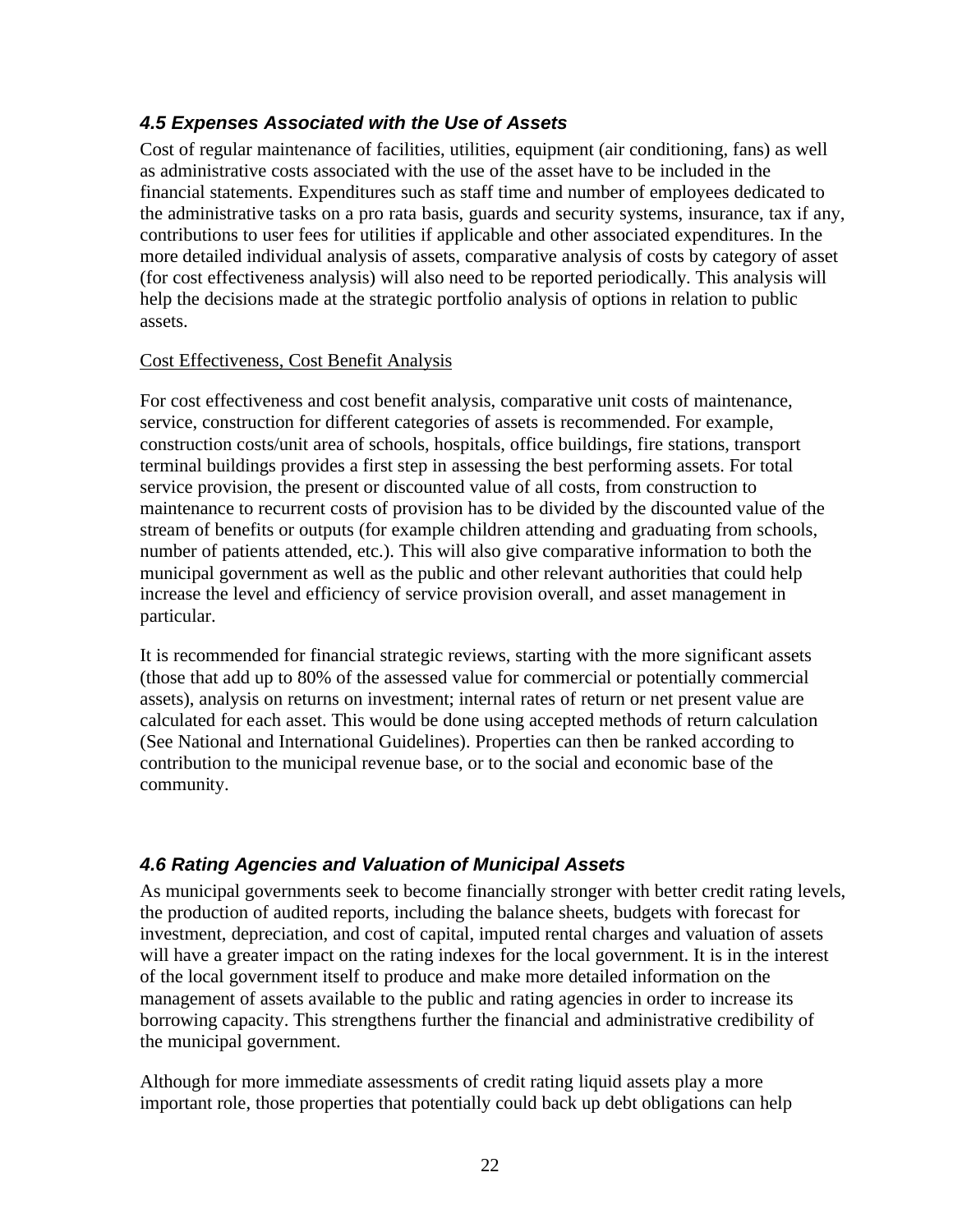improve the credit rating of the municipal government, if asset values are consistently reported using generally accepted valuation methods for relevant properties.

# **5. Administrative and Organizational Considerations for Property Management**

This aspect of asset management has to respond well to the local strength and conditions of the municipal government. Some municipalities have well established offices and personnel in charge of asset management, and their experience can contribute to improvement of the system inputs. Since asset management is both a financial management as well as an urban physical planning function, an asset management unit, integrating the contributions of different relevant departments, can help achieve the objectives of developing an improved and coordinated asset management system. Attracting highly qualified and motivated professionals to this important function, will depend on the financial and institutional strength of the municipal government, on the ratios of civil service salaries to those of the private sector and on the perceptions and incentives for professional development.

| <b>CHECKLIST # F</b>                            |                                                                                |  |
|-------------------------------------------------|--------------------------------------------------------------------------------|--|
| Administrative Organization of Asset Management |                                                                                |  |
|                                                 | Is asset management a well defined function?                                   |  |
|                                                 | Does it have a clear link and reporting to the strategic levels of management? |  |
|                                                 | Does it have appropriate human and technological resources?                    |  |
|                                                 | Is the office in charge visible enough internally as well as externally?       |  |
|                                                 |                                                                                |  |

## *5.1 Organizational Arrangements*

The definition of types of ownership rights, and the uses and limitations that might affect urban property and assets management varies across countries significantly. As expressed before and by many authors on the subject, we cannot aspire to find a universal system of asset management. But, there are basic economic and management principles and tools, which associated with the use and interpretation of existing laws and regulations within each country, can help enhance the overall municipal service provision and strategic management for the benefit of all citizens. As can be seen from examples of practical application of strategic management of assets, for example in China and other emerging economies, the results are potentially very beneficial to the entire economy and population and they could be targeted well to attain particular objectives.

A review of the mandates and functions of the asset management office should indicate whether there is coherence in the guidelines, terms of reference, job descriptions and overall reporting lines and levels of responsibility. If some of the questions in the checklist are answered negatively, a special effort on the part of higher levels of government needs to be made, not only to improve the visibility, level and responsibility of this function and the office nominally, but also to begin to assess the contribution and performance of the individuals within this office and the office as a whole during the period of review. The sequence is important: assessment of performance and contribution can only be made, once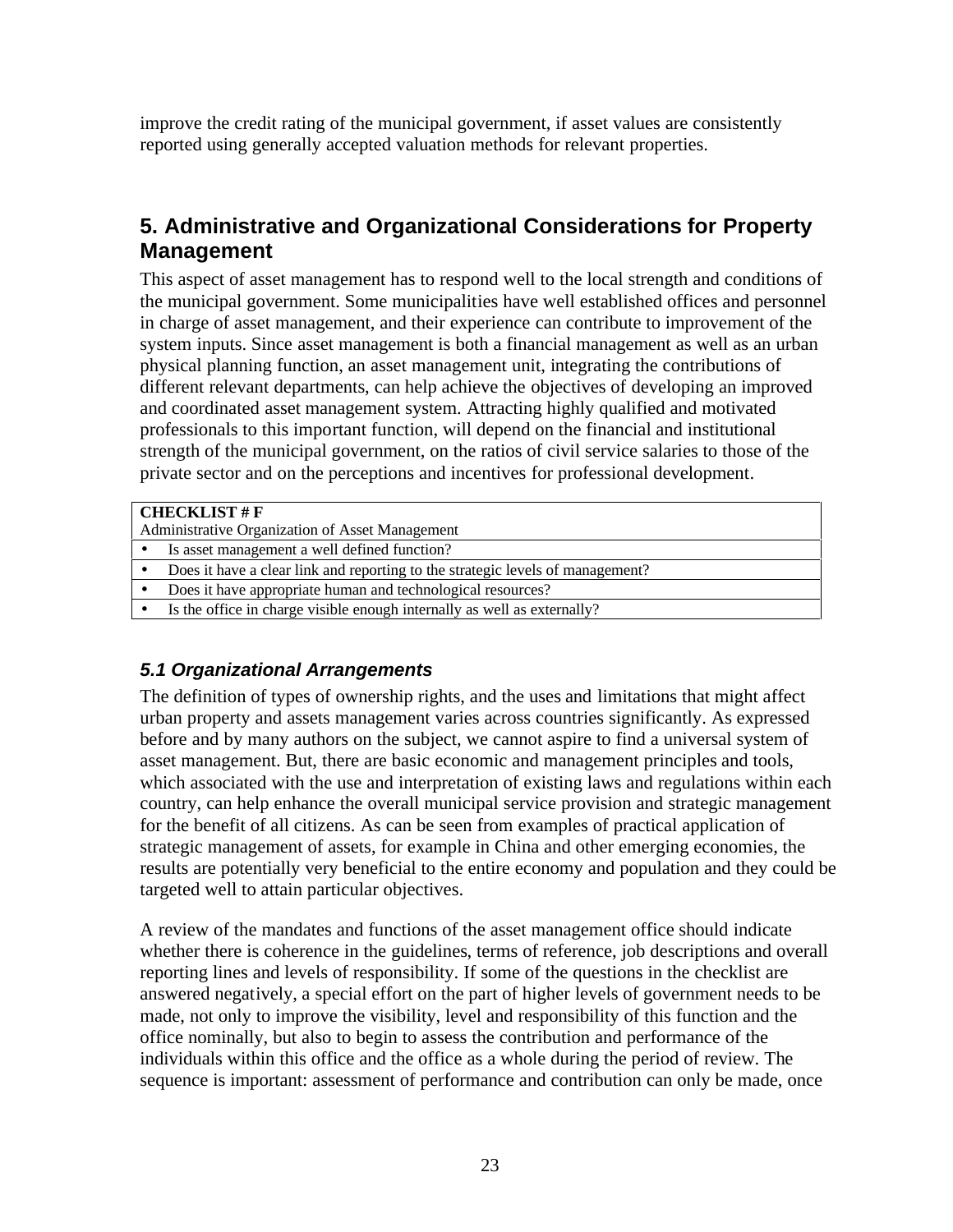the resources, level of responsibility, job and office descriptions have been approved and understood clearly by the officials in charge who would be assessed.

## *5.2 Audit Mechanisms of the Asset Management Function*

Special provisions for yearly (or half yearly) audit and reporting by external public or private entities (e.g. yearly audit of financial statements, including municipal assets) have to be made by the municipal government, either because it is mandated by law, or to improve the level of trust, and public performance and service. Public accountability is especially important in matters of stewardship of assets.

The audit function on behalf of the citizens of a region and locality can be exercised in different forms, according to traditions, laws and technical innovations incorporated in the public administration processes for example: parts of the inventory valuation of properties can be subjected to regular audits internally and externally to guarantee the quality of information. Main assets status and values could then be made available to the public via regular publications, and widely accessible through local websites and other methods. Special efforts should be made to hold regular public meetings, to discuss financial reports asset valuation and planning objectives, and to obtain inputs from the public in a systematic fashion.

#### The Auditing Authorities of the Country

The local audit authority, who might report to elected council members, might also need to report to the auditor general of the state or the country. Regular reviews of the asset management and financial reports should be conducted at set intervals; unannounced reviews are also recommended. Ideally, the findings and recommendations of such public audit efforts should be made public for greater transparency.

Financial statements and a review of the portfolio of assets should be presented yearly to assemblies, where applicable, or selected commissions, task forces, or associations of professionals with the ability to review and make recommendations. Open fora could be meetings on reports on the state of the municipal finances and wealth, this could form part of a mayor's annual report. Examples of interested groups could include associations of engineers, auditors, economists, real estate agents, or the public at large. The purpose is to have the public engaged in the results and to explore potential for further development of the assets and associated services of the city.

In some cases specially created joint local and central government commissions entrusted with land and asset management oversight responsibilities can be tasked to audit the reports. Commissions could also be formed with public servants and selected members of the community who are part of special professional groups, associations and civic organizations.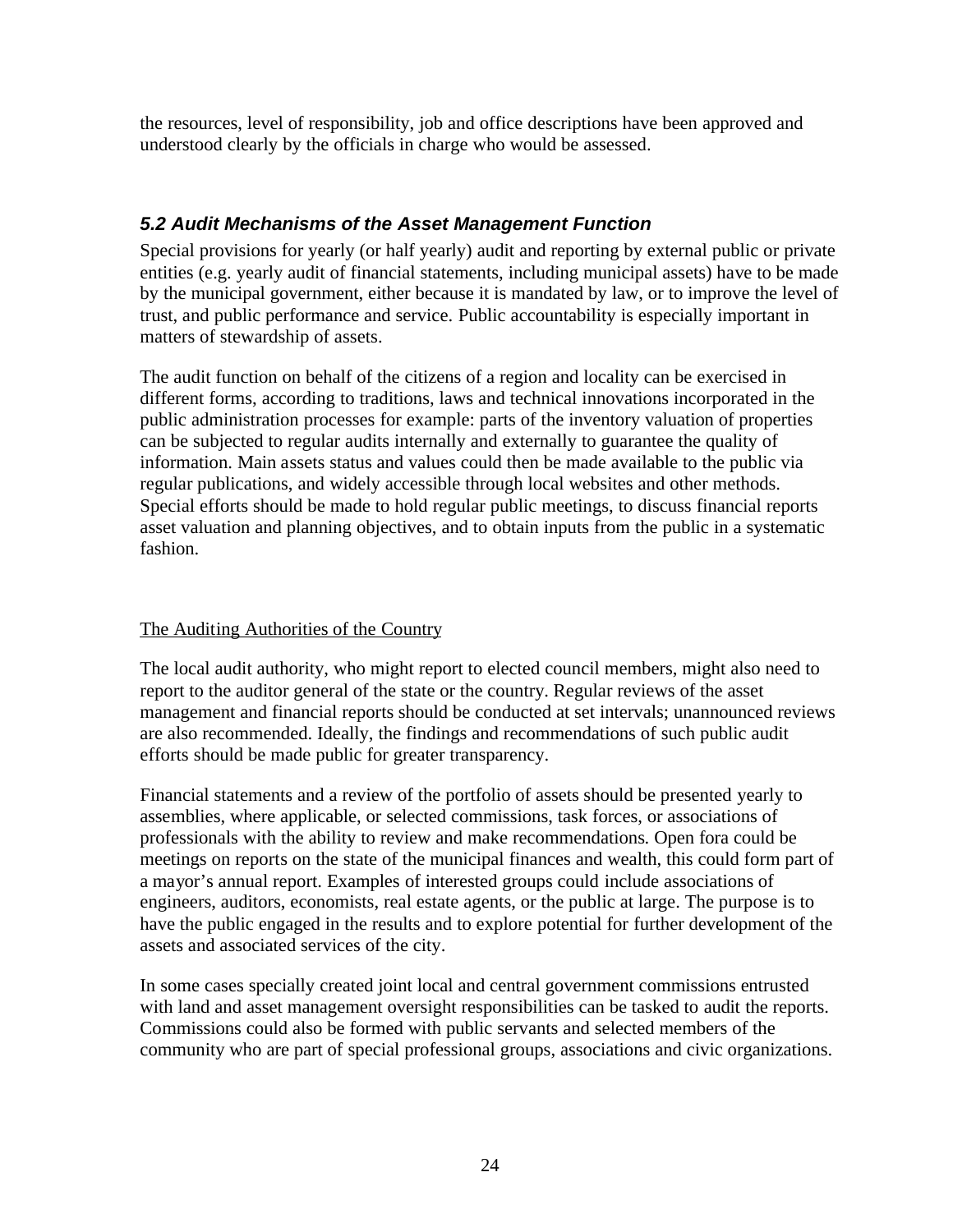## *5.3 Increasing Transparency and Efficiency*

Governments that have been able to use more astute forms of public asset management, for example by increasing significantly the yearly revenues of the municipal government, which can translate into better services for all citizens with special concern for the poor. Land that was idle can be transformed into highly productive purposes with the objective to increase tax revenues, services, the overall welfare in a balanced and pro poor manner.

It is a challenge to municipal authorities to find and improve approaches in asset management. Many of the new residents of a city in the developing world for example will initially relocate to the urban slums. The sooner they understand the rules of settlement in new areas of development and the more efficient the process of resettlement and communication, the higher their acceptance of municipal authority and support. The trust that develops creates synergies and heightens probabilities for initiatives emanating from entrepreneurial poor residents to succeed for their benefit, and ultimately the benefit of the city.

The rules under which public properties are managed by municipal governments form part of the necessary social contract for the creation of credibility and social capital, understood here as the institutions needed to create social coherence and lower transaction costs for economic activities. If local authorities are entrusted with the management and allocation of critical assets, without oversight and accountability measures, the potential danger and perception of collusion, corrupt practices, and possibilities of bribery etc. are very high. Although many current laws around the world guarantee free access to municipal records from financial budgets, balance sheets and records on inventory, valuation and use of public property, there is still lack of transparent management and reporting, as well as obstacles that prevent this, sometimes even in the most advanced economies.

Municipal policy makers interested to increase economic growth and welfare, reduce poverty and improve the living conditions of new and old urban and peri-urban residents will tend to promote the use of a transparent system of land and asset management. They should be formally recognized for their leadership by the public sector and through citizen's initiatives.

## *5.4 Acquisition, Rental and Sale of Assets*

Depending on the case, purchase, rent, leases or sale of existing municipal properties could be the recommended action based on the analysis of alternative options.

Land, buildings and other fixed assets can become part of the portfolio of assets of the municipal government, for example, through the following processes:

- 1) Allocation of rights and transfer of land and fixed assets by the central government, according to the constitution and other laws of the country.
- 2) As part of development implementation plans, developers might be required by law and local statutes to relinquish a certain percentage of the privately owned and developed land to the municipal government for different uses: from access roads, to community centers to parks, schools, and other.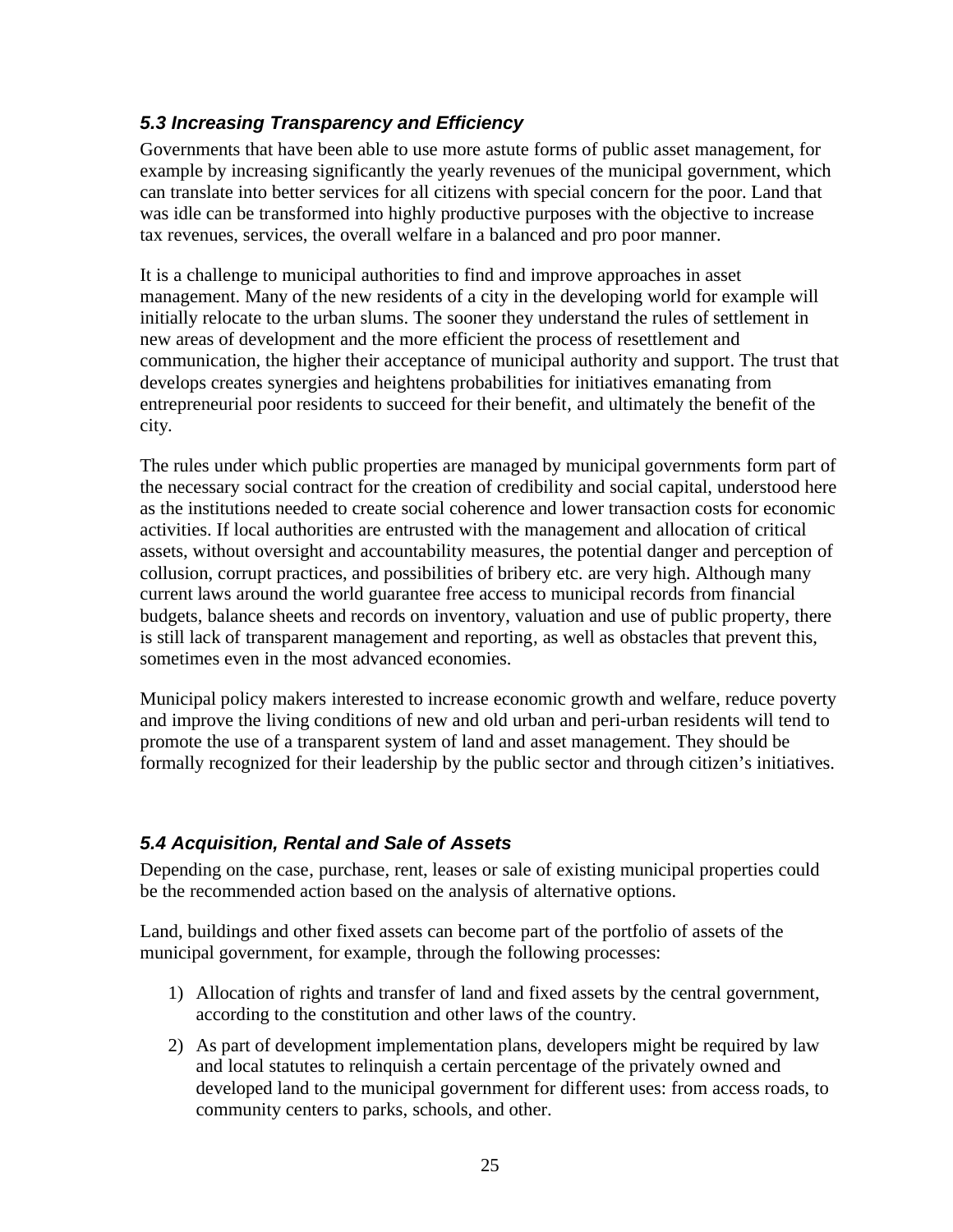- 3) In the process of adjudication of lawsuits, infringements, re-possession due to lack of tax payments, death, bequests by individuals or other legal entities.
- 4) Buying through competitive bidding of private land backed up by a special process of appraisal and valuation for the benefit of the municipality (although if not properly managed, this can be a contentious issue).
- 5) As part of other public and administrative processes, for example the redirection of water flows that can liberate important areas of river basin land for other potential commercial uses, which by constitution are owned by the state until such an intervention.
- 6) Eminent domain and public interest expropriation or buy outs.

For disposition of assets, the financial and fiduciary regulations prescribe the processes for open auctioning, arbitration of values and other methods of sale, which need to be clearly written, explained and made public by the municipal administration. The process of asset disposal must be not only fair, and perceived as such by all parties. Methods of recourse and disclosure must also be clearly indicated, made public and enforced.

#### *5.5 Contracting and Asset Management*

Some functions, of a more technical nature, could be contracted out for better results in public sector management at the Municipal level. If the government is at the early stages of an asset management improvement strategy formulation, during critical period of implementation, or during particularly difficult design and negotiations of projects involving significant assets and potential future revenues, it might be advisable to hire consultants through the most optimal and transparent methods available. More specific work, such as setting up the inventory and valuation methods, could in some cases be fully or partially contracted out, with capacity building components to ensure sustainability.

Municipal authorities need to manage the cost of appraisal, design and negotiation and to contract when needed with private partners who could provide specialized skills and technical resources. The process needs to be carefully assessed and managed. Local governments should strengthen their capacity in project management, appraisal and risk analysis, contracting and negotiation, and their appreciation for local conditions, laws, customs, and local and national norms. Well managed processes which have been evaluated ex-post show significant net gains can be achieved when such expertise was utilized by local governments and/or consultants.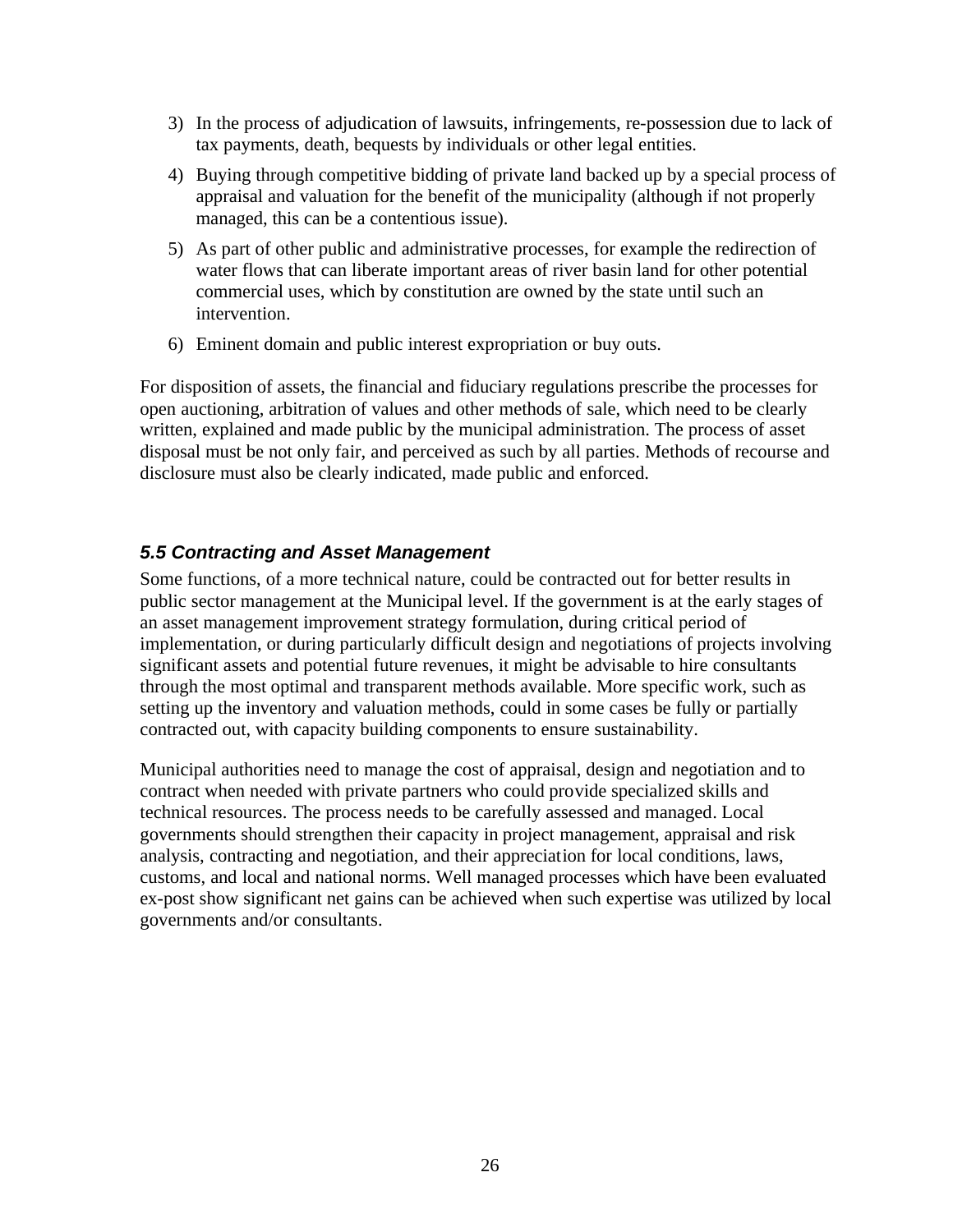# **6. Technology and Asset Management**

#### *6.1 New Technologies for Asset Management*

There is an explosion of new technologies available to municipal officials. In the area of asset management, there are internet and electronic reporting systems which can be accessed by any citizen, for example using cell-phones, concerned with issues of public management and efficiency in the use of public property or to pay taxes. Well designed, these systems can help provide valuable information for planning and strategic review processes as well as in the provision of services.

Specialized agencies and companies can offer options for services and different methods of asset inventory, valuation and reporting. Technologies that link financial and inventory records with internet portals and satellite based mapping are increasingly used. Great care needs to be applied in choosing the appropriate level and sophistication of information systems. A relatively simple platform that can grow with the development of the asset management system, and that can be integrated to the financial management system of the municipal government is desirable.

An example of an integrated asset management system was provided by Datastream to the City of San Jose in California in 2001 and this has been certified by the users. Datastream 7i enables the City of San Jose to consolidate its Facilities Management and Parks Maintenance divisions' data into a single Web-architected application and provides management with realtime visibility across all of its operations. With this visibility, managers can make betterinformed operational decisions to drive down costs and improve efficiency. Another example is the City of Greensboro in North Carolina. Recently Greensboro sought to implement an integrated technology based solution that combines asset management, customer relationship management, and geographic information systems (GIS) to help achieve its goal of providing quality service. The City turned to Datastream 7i, asset performance management solution, to serve as the foundation for this initiative. Over 1,200 cities, municipalities, departments, and government agencies in the U.S. rely on Datastream software and services, making it an ideal fit for Greensboro.

There are many examples where innovations and new technological applications are helping city governments in the whole process of asset management. For developing countries, costs of efficient technologies are also being reduced for mapping, data gathering, analysis of flows of people and transactions that, with the corresponding safeguards for privacy of information, can be very useful for public officials in charge of asset management.

## *6.2 Mapping Technologies*

Mapping technologies integrate inventory data with graphical representations of the different assets that a municipal government owns. The data entry, updating and retrieval of relevant information for asset management is enhanced and improved through computer based systems that can link local data bases to national data bases and data generated through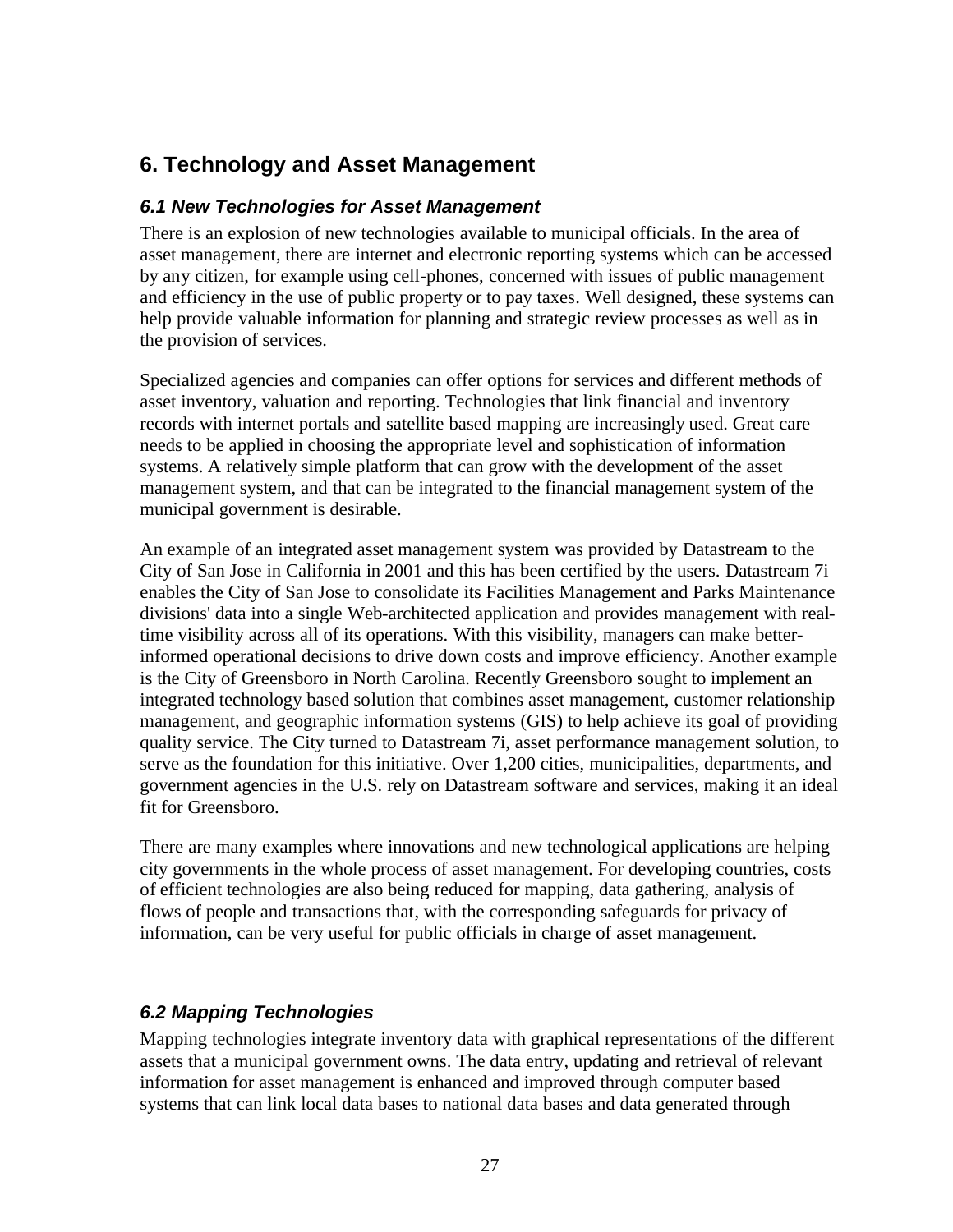satellite based mapping techniques and geodesic surveys. There are numerous applications for different areas of asset management. Below is an example of a computerized inventory and asset management system for water and road networks as it is applied in Alberta, Canada. Other examples are the application of constant stream mapping used in mobile or cell-phone use tracking systems in London, Rome and Graz in Austria. (See for example the applications being developed by Senseable City Laboratory, MIT and other private providers).



#### **Example of a Computerized Inventory and Management System, Alberta, Canada**

Figure 3. MIMS MapViewer and forms for managing water, sanitary, storm water, and roads networks (Courtesy of MIMS). Source, Halfawy. Dresden 2005.

#### *6.3 Increasing Transparency and Efficiency Through New Information Systems*

Electronic and Internet-based information systems allow more open access and potentially increased levels of social auditing by the residents. The criteria for selecting a computerized asset management inventory, valuation and reporting system depends on the size and complexity of the portfolio of public properties. The systems design, standards, reporting requirements, valuation methods, etc, will depend on the authority level given by law and custom to the local governments, financial, institutional and professional capability, and size of the local economy. A systematic evaluation of the information systems to be used to regularly report the inventory of properties including updated valuation, cost implications and other relevant information, has to be assessed carefully, in comparative terms, so that it becomes cost effective and can grow in sophistication while maintaining a certain relation to the costs and benefits of reporting.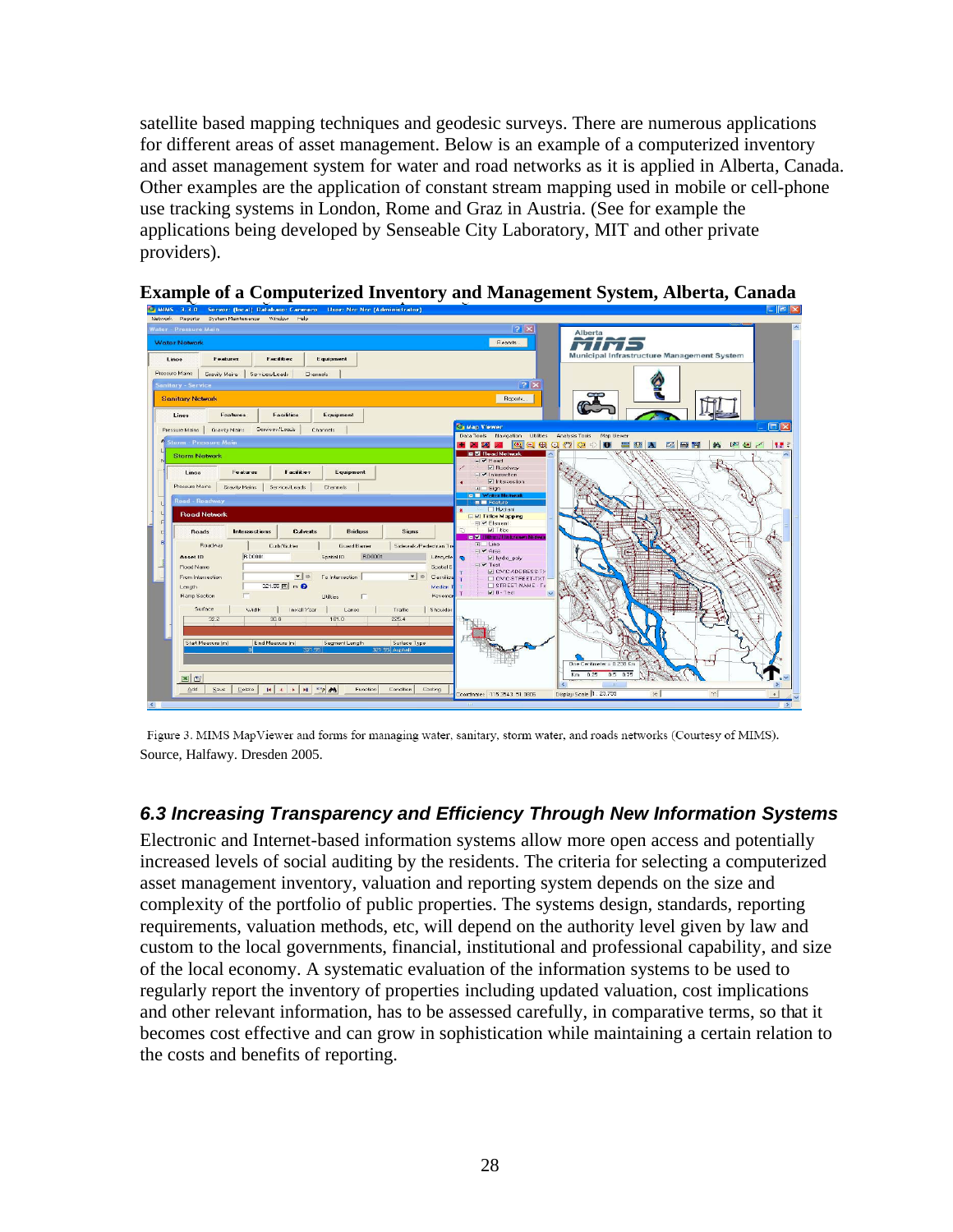Electronic data bases that can be accessed by internet or through cell-phones are now increasingly being used by citizens for tax payments. Efficient systems help in regularly updating property values and can be a basis to develop indexes for municipal asset valuation.

# **7. Strategic Analysis and Valuation of Municipal Assets**

Whenever a municipal government wants to significantly change the quality of municipal administration, engage the citizens in a process of urban renewal, or develop a master plan into the future, it will need to engage the community in participatory processes to define vision, objectives and an action plan of implementation. It is here where a well managed asset management system can make significant contributions and can benefit from proposals to improve the entire city administration.

A strategic review of asset management will/can:

- o Help improve the level of public and then private services
- o Increase the active participation of the residents of a city for their support
- o Define the necessary steps to improve the city living environment, which could result in measurable increase in prices of real estate assets
- o Develop strategies to make the process of economic development inclusive, so that nobody is left behind from the results of improvements and investors are attracted
- o Help enter into a virtuous circle of improvement of municipal performance.

Examples of such processes can be observed in the City of Newburgh in New York, where an innovative, participatory process of planning and implementation was introduced in 2005, under the leadership of the city authorities and with active participation of a core group of stakeholders.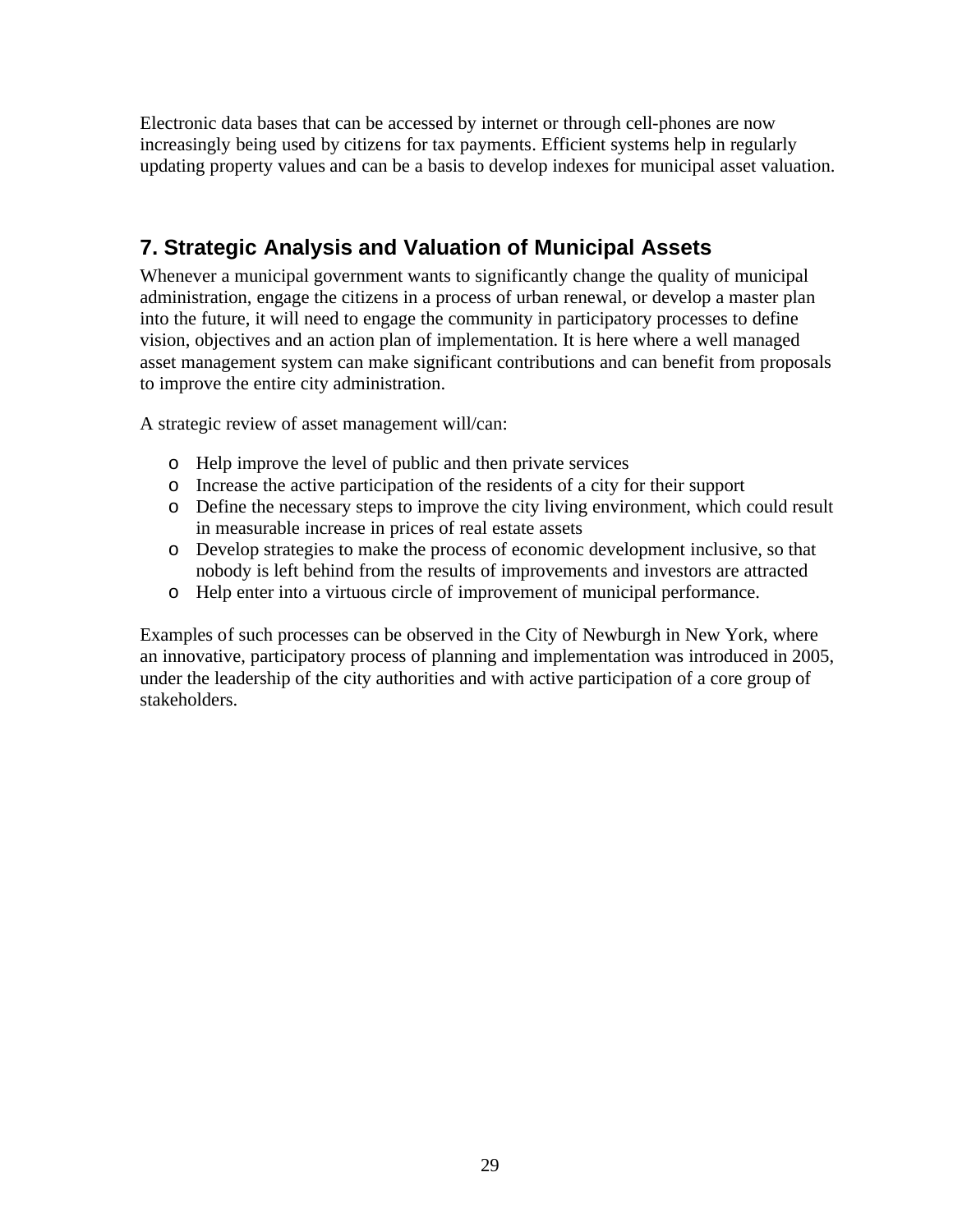#### **Box 4: Sustainable Master Planning Process. City of Newburgh, New York**

The Master Plan is being created using the EarthCAT Guide to Community Development, a workbook that helps communities build a common vision, set long-term goals, and then work from there to develop an action plan for the community to achieve social well-being, good governance, economic security, efficient services, infrastructure, and production, and a healthy environment. The general methodology takes the staff and stakeholders through the following phases, culminating in a Master Plan that will be adopted by City Council and endorsed by the community organizations and others who will play a role in its implementation.

Building A Common Vision Establishing Goals Understanding Trends and Setting Targets Planning Strategies for Taking Action Indicators of Community Performance The Community Action Plan Tracking and Reporting Shared Vision & Asset Inventory The first phase of the planning process involves two main activities:

1) creating a shared vision by engaging the public in an appreciative inquiry process to discover their core values and aspirations for the future, and

2) working with focus groups from the stakeholder group to do an inventory of community assets. Since the kick-off event in September of 2005, over 2,000 people have participated in the questionnaires that have been circulated, and the focus groups have been meeting regularly to pull together an asset inventory in the following general categories:

- · Education, Recreation, Health and Well-Being
- · Housing
- · Transportation
- · Built Environment
- · Environment and Land Use
- · Governance
- · Economic Opportunities
- · Culture and Heritage
- From the Draft Plan-It Newburgh. 9/10/06

A critical assessment of the situation in some municipalities in Canada points to some unrealized potential that could weaken asset management:

Real asset management of state, regional and municipal property lacks strategic focus and is mainly treated as a sunk cost in provision of municipal services or as a procedural item regulated by privatization process. There is very little focus on seeing real assets as counterparts to financial assets in constituting capital base of various levels of government. Consequently, there is a poor perceptive linkage between asset based revenues and local fiscal autonomy, and through this to infrastructure finance capacity.

Canada, Handbook of Urban Sustainability, 2006.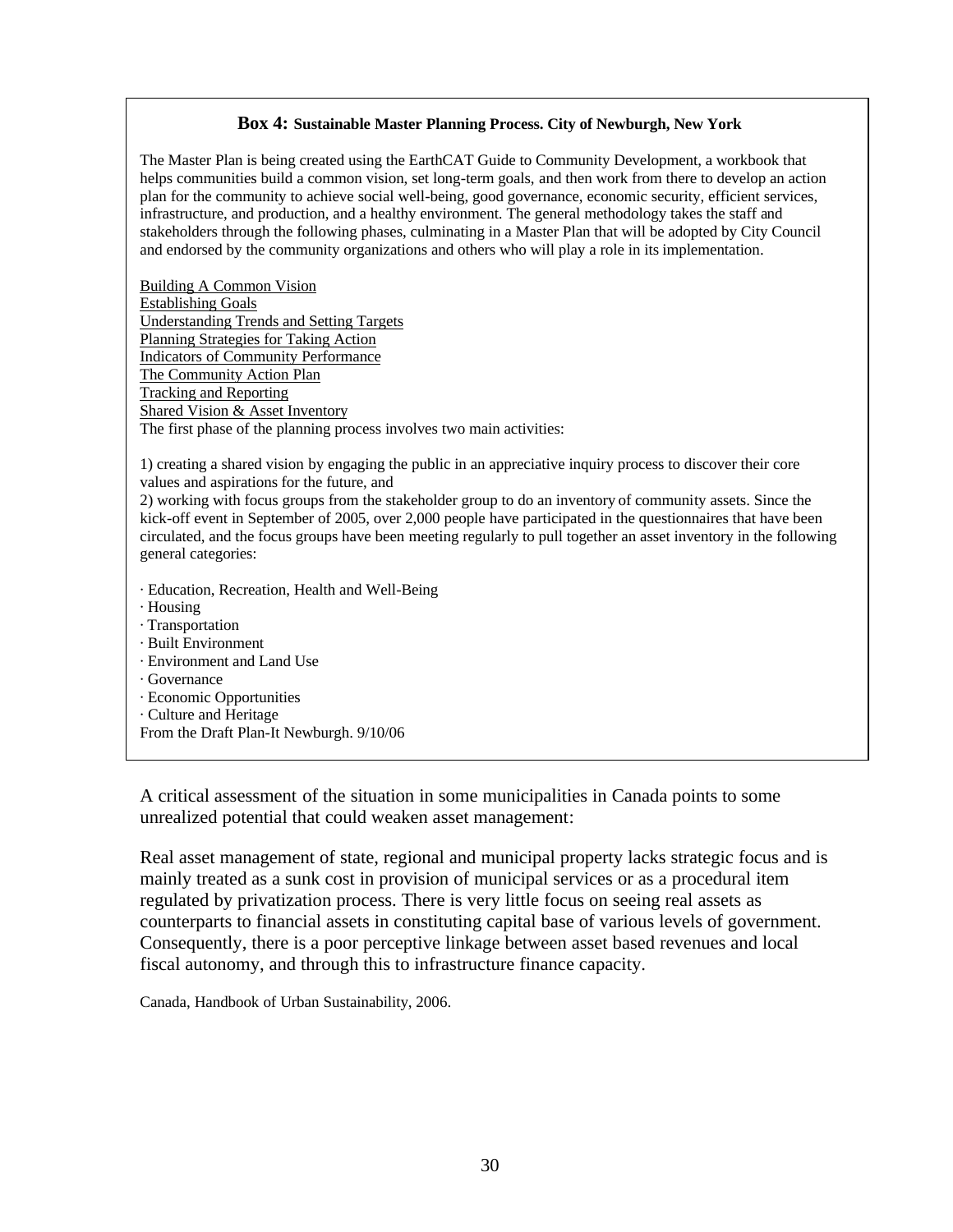The strategic review of asset management to support proactively the mission of the local government has to become gradually a very important aspect of overall municipal government functions.

Practical questions and steps for regular strategic reviews are for example:

- Question the mission, objectives and performance of the municipal assets
- Develop regular portfolio reviews (for major assets initially).
- Appoint and support qualified asset managers
- If necessary, and on a temporary basis, contract out to well qualified consultants, the review of existing systems for asset management, valuation and strategic linkages to the rest of the municipal functions
- Organize competition of ideas within staff and sometimes outside the government, to elicit suggestions for best use of assets. Recognize particular valuable contributories and participation
- Open the process to promote synergies, accountability and full support from different actors
- Follow up on recommendations

#### *7.1 Strategic Review of Options*

Municipal authorities need to undertake analysis of options for individual or categories of assets by doing regular review of the costs (maintenance for example) vs. the benefits of keeping the assets under different potential uses: (e.g. fire stations), leased units (e.g. market spaces and office space), joint ventures (with special provisions of reversal of assets in case of dissolution), concession contracts (for example for water provision), rent and sale of assets. The decision making criteria for ranking and suggesting programmatic decisions on municipal assets should include economic criteria (returns on investments, long term asset position in relation to liabilities of the government, economic objectives such as increasing economic activity and job creation and tax base) or financial criteria (budgetary resources needed to maintain an asset or optimized level of rent revenues. In addition, environmental considerations might be crucial in the decision making process on municipal assets: for urban planning and zoning considerations, ensuring the allocation, preservation and enhancement of public parks and buffer land areas (erosion, air quality, recreational value) might be important issues to consider.

Local authorities need to apply national and international planning norms as they apply to the balancing of private and public property, densities of economic and human habitation and the necessary urban services. A multidimensional and multi-criteria decision making matrix will be needed to explicitly develop rules of the game for asset management purposes. For example a well developed urban plan, with great attention to environmental amenities and quality of air, freedom from noise and pollution, can also enhance significantly the value of the private and public properties, which can have a significant impact on the financial flows to the municipal government through higher taxes and user fees. In addition, the feedback from enhanced quality of city life can help make the area more competitive in attracting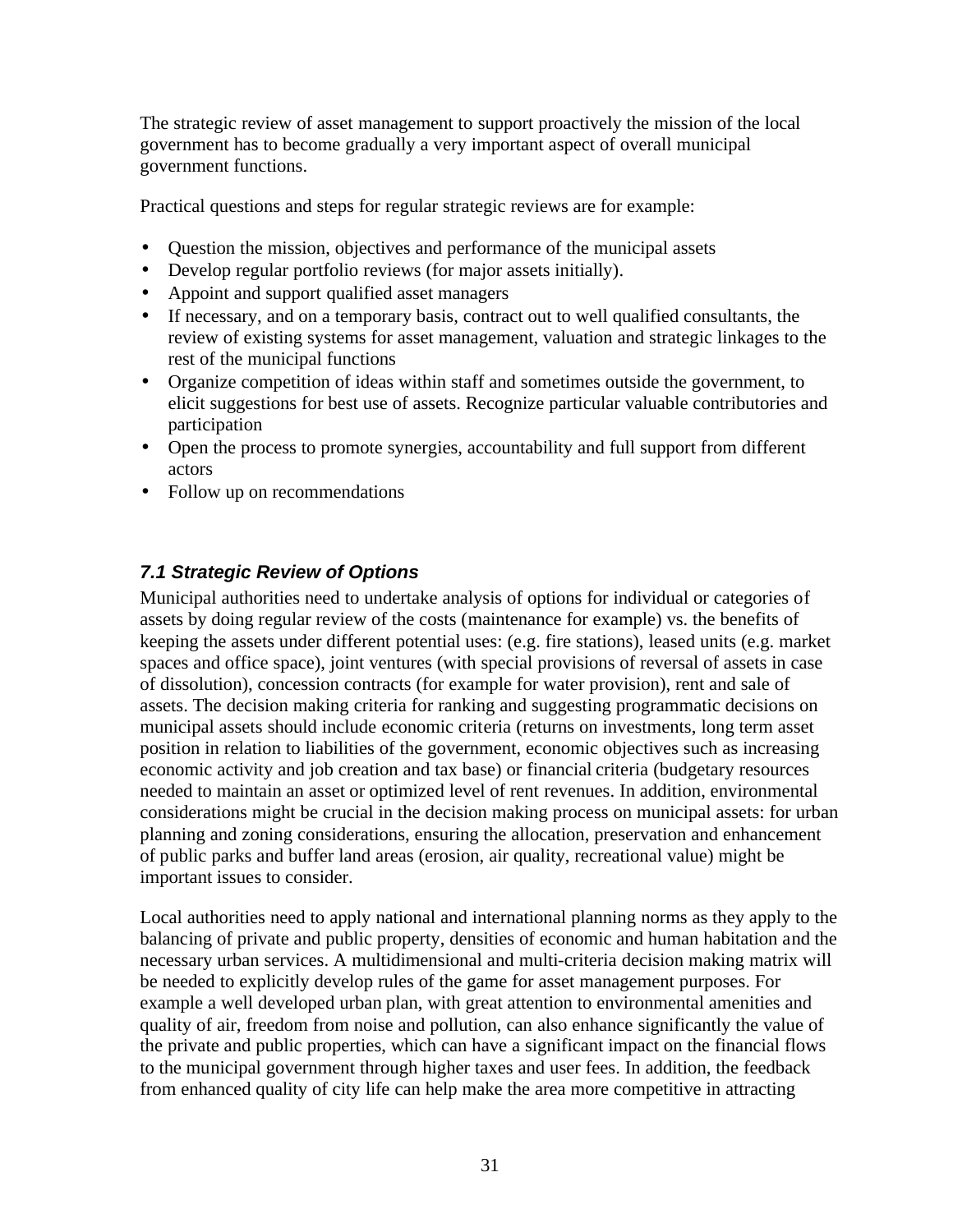additional investors, potentially increasing economic and social returns to the city. From a social perspective, the ability of the city to create jobs of certain quality, and engage in service provision that is progressive (e.g. favors the poor more than the rich in a sustainable manner), could be one of the objectives that a strategic review of assets should help attain.

# **8. Summary**

Strategic use of assets can greatly enhance the ability of a local government to provide better services and engage the participation of residents to achieve the goal of a shared vision. Land based fixed assets are particularly important for the delivery of economic, social and environmental services that people are willing to pay, either through systems of taxation, or special user fees. Because of its potential, particularly in cities that are growing rapidly, municipal asset management deserves special policy and political attention from both the municipal government and very importantly, from the citizens themselves.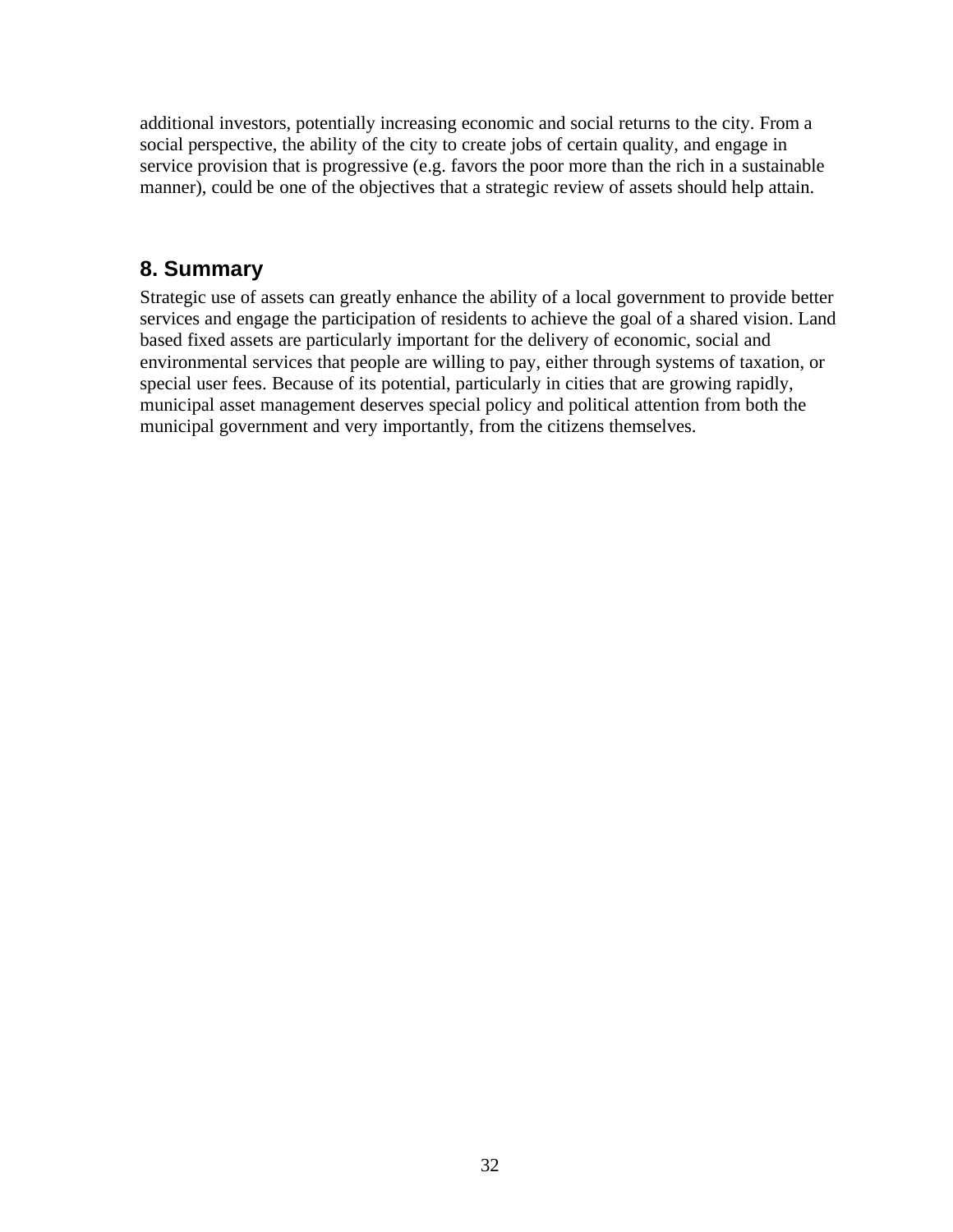## **9. References**

- African Population and Health Research Center (APHRC). April 2002. *Population and Health Dynamics in Nairobi's Informal Settlements: Report of the Nairobi Crosssectional Slums Survey (NCSS) 2000*. Nairobi: APHRC.
- Annals of the American Academy of Political and Social Science, Vol. 62, Public Budgets. (Nov., 1915), pp. 204-210.
- An MRO Software "Best Practices Series" White Paper. MRO Software, Inc. 100 Crosby Drive. Bedford, MA 01730. http://www.mro.com
- Brown, Warren and Angel Garcia. 15 November 2001. *Micasa: Financing the Progressive Construction of Low-income Families: Homes at Mibanco* [First Draft]. Washington, D. C.: World Bank.
- Brown, Warren, Kimberly Tilock, Nthenya Mule and Ezra Anyango. August 2002. *The Enabling Environment for Housing Microfinance in Kenya.* Washington, D. C.: World Bank.
- Collignon, Bernard and Marc Vezina. April 2000. *Independent Water and Sanitation Providers in African Cities: Full Report of a Ten-country Study*. Washington, D. C.: World Bank.
- Datastream. Process development and system for the City of San Jose, California. 2006. News from Greensboro adopting an integrated asset management system from Datastream. North Carolina, 2007.

Development of Budgets and Budgetary Procedure in Typical Cities The Budget Procedure of English and French Cities D. C. Baldwin

Durand-Lasserve, Alain. May 2002. *Secure Tenure for the Urban Poor* [Draft]. Prepared for the Cities Alliance Conference on Secure Tenure for the Urban Poor 23 May 2002. Washington, D. C.: World Bank.

Halfawy, M.; Newton, L. ; Vanier, D *Municipal infrastructure asset management systems: state-of-the-art review*. NRCC-48339 CIB W78 Conference on Information Technology in Construction, Dresden, Germany, July 19-22, 2005, pp. 1-8

Hallsmith, Gwendolyn Plan-It Newburgh. First Draft for Review. Sustainable Master Plan. Global Community Initiatives. 2006 http://www.newburgh-ny.com/masterplan/docs/MasterPlan2006-9-10.pdf

Handbook on Urban Sustainability, Chapter 7, 2006. Canada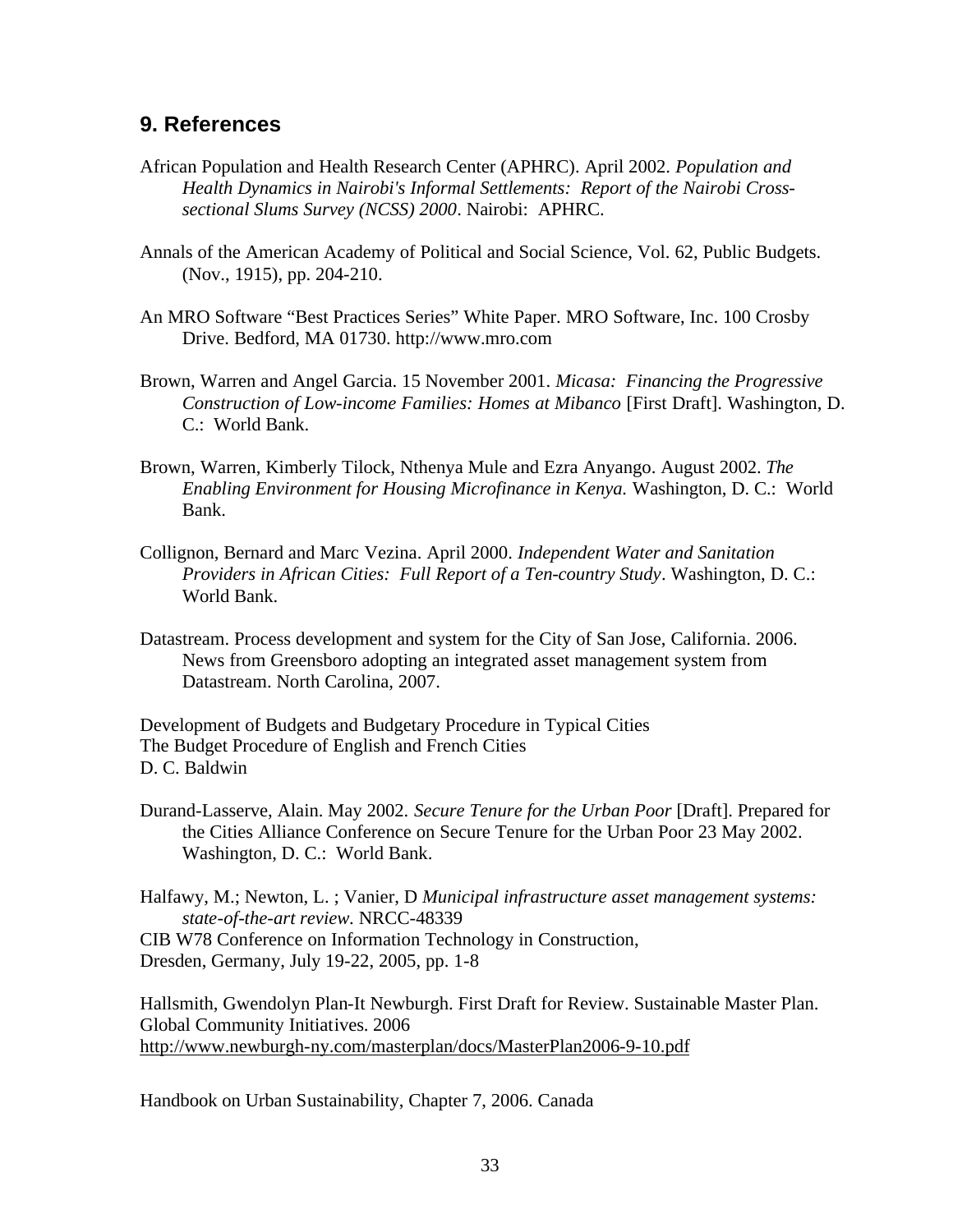- Kaganova, Olga and James McKellar. *Managing Government Property Assets*. The Urban Institute. 2006.
- Katsura, Harold and Clare Romanik. June 2002. *Ensuring Access to Essential Services: Demand-side Housing Subsidies.* Social Safety Net Primer Series. Washington, D. C.: World Bank Institute.
- Komives, Kristin, Dale Whittington and Xun Wu. 28 February 2001. *Infrastructure Coverage and the Poor: A Global Perspective*. Chapel Hill: University of North Carolina.
- Managing Urban Environmental Quality in Asia, World Bank Technical Paper Number 2002, Asia Technical Department Series, 1994.
- Merrill, Sally and Alejandro Escobar. Forthcoming. *Low Income Shelter Finance State of the Practice in Housing Microfinance: A Guide to Practice. by Franck Daphnis and Bruce Ferguson* (eds.). Forthcoming.
- Merrill, Sally and Kenneth Temkin with Michael Lea, Ritu Nayyar-Stone and Claudio Pardo. May 2000. *Housing Finance for Low and Moderate Income Households: Innovations in the United States and Around the World*. [Volumes I- III]. Washington, D. C.: Urban Institute/U. S. Department of Housing and Urban Development.
- Peterson, George. *Municipal Asset Management: A Balance Sheet Perspective*. Chapter 6. Managing Government Property Assets. Kaganova.et.al. Urban Institute 2006

SEANSEABLE LAB, MIT. http://senseable.mit.edu/ and for the City of Graz, Austria: http://senseable.mit.edu/projects/graz/graz.htm#rtgraz

The City of New York. Office of The Comptroller. Internal Control and Accountability Directives. Directive 30 - Capital Assets. Accessed January 2007.

Toolkit to develop the Human Development Report for each country http://hdr.undp.org/nhdr1/docs/Toolkit\_files/checklist\_eng.pdf

White Paper on Municipal Service Partnerships (MSPs). Government Gazette. Vol. 418, No. 21126, 26 April 2000. Notice 1689 of 2000. South Africa.

World Bank. 2002. World Development Report 2003. Washington, D. C.: World Bank.

- Worley International Ltd. *Strategic Municipal Asset Management*. Municipal Backgorund Series No. 5. World Bank. April 2000
- The City of New York. Office of The Comptroller. Internal Control and Accountability Directives. Directive 30 - Capital Assets. http://www.comptroller.nyc.gov/bureaus/acc/directives/Dir30-CapitalAssets.pdf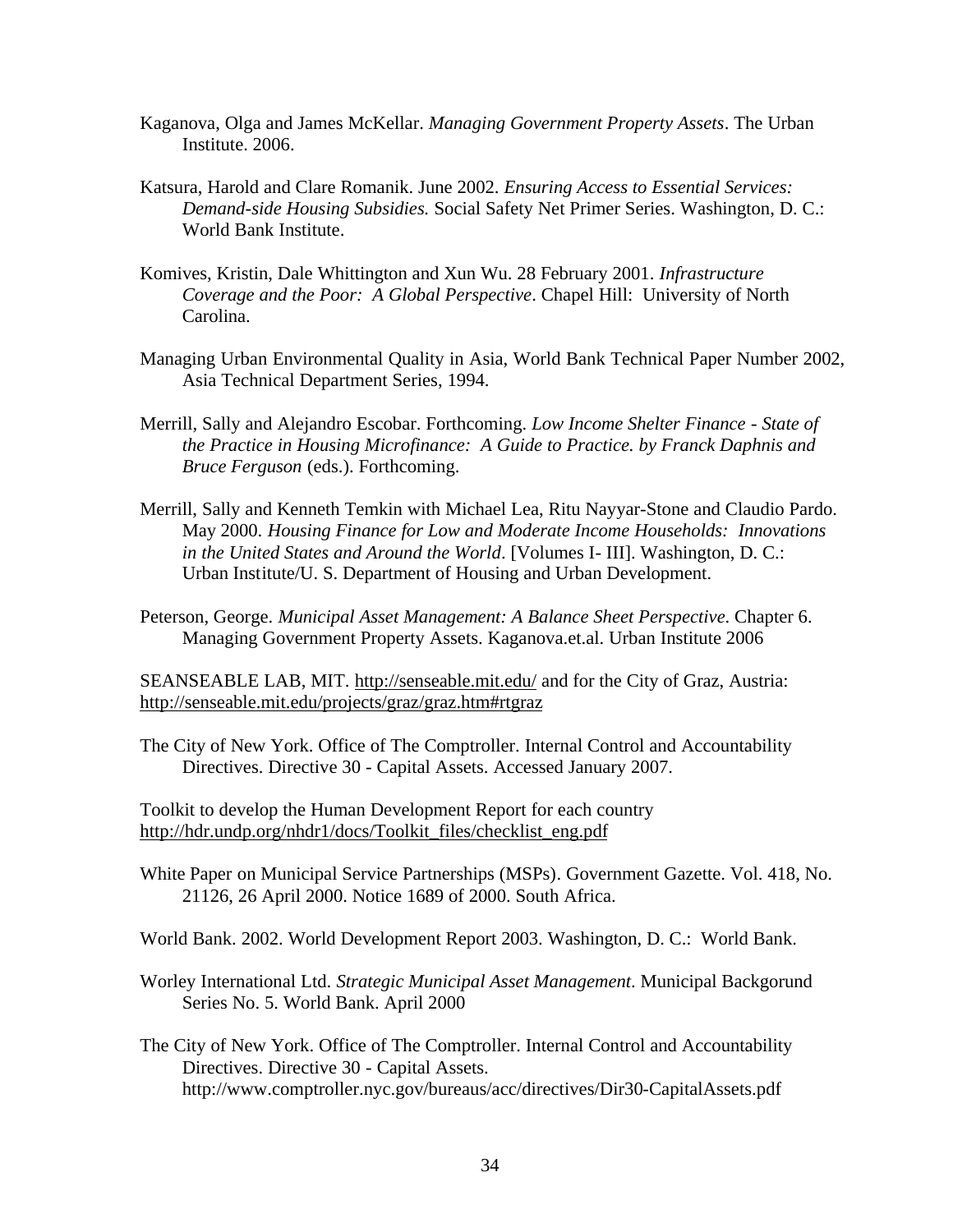TMC Net News and Datastream , city of San Jose.

#### Useful sources of information

Asset and Service Management for Municipalities GFOA (Government Finance Officers Association) is the professional association of state/provincial and local finance officers in the United States and Canada, and has served the public finance profession since 1906. More than 17,000 GFOA members are dedicated to the sound management of government financial resources. GFOA . Publications Order Department 203 N. LaSalle Street, Suite 2700 Chicago, IL 60601-1210 (312) 977-9700 Fax: (312) 977-4806 www.gfoa.org

- American Bar Association's 2002 Model Procurement Regulations, there is a growing focus among municipal agencies and Departments of Transportation to manage costs across the pavement life cycle with an emphasis on maintenance and repair over replacement. When integrated with Asset and Service Management capabilities, a pavement management application can better support an optimal balance of cost and service levels for pavement assets.
- Bartone, Carl; (2000) "*Environmental Strategies for Cities: A Framework for Urban Environmental Planning and Management*" Presented at the World Bank1s Course on Urban and City Management Goa, January 9-21, 2000 http://www.worldbank.org/wbi/urban/papersgoa.htm

Community Asset Based Management Guidelines for Provincial and Municipal Staff. ASALGP. The Australia South Africa Local Governance Partnership (ASALGP. 2005 http://www.dbsa.org/document/pknowledgemanagemen/managing\_community\_assets\_part\_ 1-intro.pdf

Directions Magazine. The Worldwide Source for Geospatial Technology

- ICLEI "Local Strategies for Accelerating Sustainability: Case Studies of Local Government Success" http://www3.iclei.org/localstrategies/summary/index.html. Kingsley, G. Thomas, Bruce W. Ferguson, and Blair T. Bower with Stephen R. Dice;
- LandNetAmericas: http://www.landnetamericas.org/index.asp. LandNetAmericas links a growing community of practice whose efforts contribute to progress toward the Summit of the Americas goals relating to property rights systems.

USAID Urban Programs Office "Why Urban" issue brief

World Bank (2002) "Getting the Best from Cities" World Development Report 2003